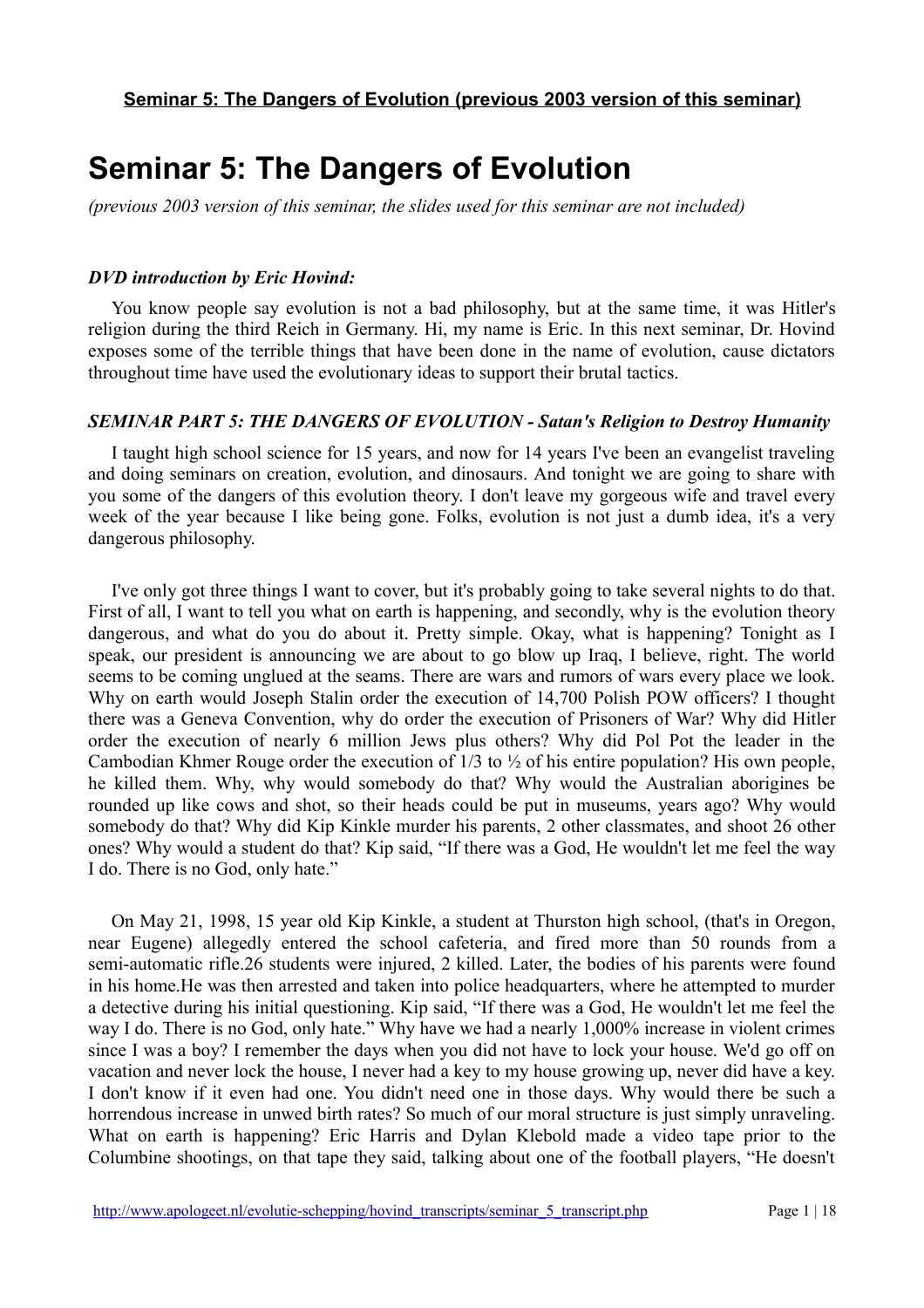deserve the jaw evolution gave him. Look for his jaw, it won't be on his body." Huh, these two boys were very strong believers in evolution. They did the shooting on Hitler's birthday on purpose. They shot Isaiah Shoels just simple because he was black. They shot Cassie just because she believed in God, same thing with Rachel. What happened, why would somebody do this, what's going on in our thinking? Well, the newspaper article in Columbine High School said, "The clothes may give a clue to the thinking to these teenagers. The autopsy said one of the boys shirts said, 'Natural Selection' on the front. Interesting. Textbooks used in Escambia County, Florida, this textbook, says, "Evolution and natural selection go together." Huh, this textbook says, "Natural selection causes evolution." Well, just what is this natural selection? Ah, you see Adolf Hitler thought he would speed up the process by eliminating the inferiors. Hitler honestly thought he was doing the world a favor, so did Joseph Stalin, so did Pol Pot. Why do people do these things though, what is wrong with our thinking?

Right after the Columbine shooting: "Almost instantaneously, 5 more students from within the Springfield School District were arrested for threatening to murder students, principals, or teachers. In the adjacent school districts, more students were arrested for violent threats, and in one case, an elementary school boy shot 5 of his classmates with a BB gun." Could it possibly be that what we are teaching them is causing this behavior? You know, what you believe determines how you behave. If you are raised up in a head-hunting society, and you are taught from the time you are a boy, if you go off to war and shot somebody, you ought to kill them and cut off his head and eat the brains because you get his spirit. I mean if you really believe that, guess what you are going to do when you go off to war? Your behavior is determined by your beliefs. What you believe determines how you behave. It's always been that way, and it's no different today. Could it be that this evolutionary theory is to blame? This textbook says, "You are an animal and share a common heritage with earthworms." Question, if evolution is true, how are the kids supposed to tell right from wrong? I spoke in a public school in Pennsylvania one time, a kid sat in the second row, and he said, "Mr. Hovind, I'm an atheist." I said, "Really?" He said, "Yep, there is no God." I said, "Well, tell me son, are you sure?" He said, "Yep, I'm sure." I said, "Well, son, do you know everything?" He said, "No." I said, "Do you know maybe half of everything?" He said, "No." I said, "Okay, well let's just pretend that you know half of everything. Is it possible God exists in the other half you don't know?" Brand new thought rattled around in his brain for a while and got lost, I believe. I said, "By the way son, if there is no God, how do you tell right from wrong?" He said, "Oh, that's easy." He said, "I determine what's right and wrong." He said, "I'm the god of my own universe." I said, "I'm glad to hear about that son 'cause I'm going to shot you in 5 minutes." He said, "You can't do that." I said, "Oh, ya I can. You see, I'm the god of my own universe, and I decided that it's fine for me to shot you." Question, exactly how do we tell right from wrong?

In the first couple of seminar tapes we talked about a variety of topics, like the big bang theory, how it's a big dud. We talked about the Garden of Eden, and we talked about why the earth cannot be billions of years old, and why did the people lived to be 900 years old before the big Flood came. We talked about dinosaurs, and students are being lied to about dinosaurs, they did not live millions of years ago. And on tape number four we talked about a whole bunch of lies in the textbooks. Now here we are going to talk about what's happened in the last 150 years since evolution became a popular theory, what on earth is happening, and what you can do about it. We'll get to that eventually.

We are going to review some of what we covered on tape number four, some of the lies in the textbooks, and then go on into how it carries into some practical steps we can take.what do you do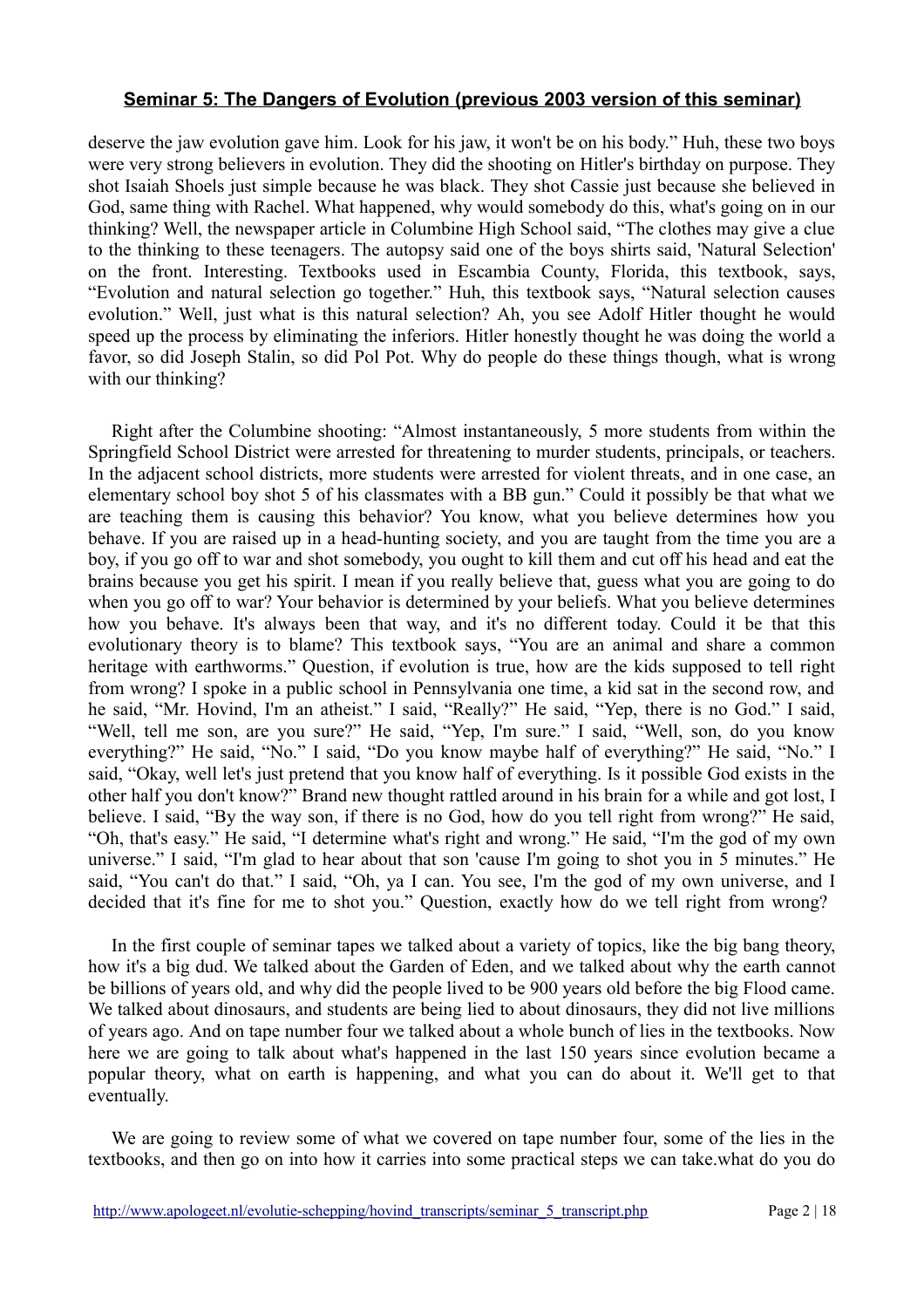about it. We covered in the last sessions how that James Hutton wrote a book in 1795, and he said the earth is millions of years old. Now during the late 1700's most folks believed the Bible, and most folks thought the earth was about 6,000 years old. 'Cause if you add up the dates in the Bible you are going to get about 6,000. 4,000BC Not millions. So James Hutton came along and caused people to doubt the earth was 6,000 years old. Then, his book had a very strong influence on a lawyer from Scotland named Charles Lyell. Charles Lyell wrote a book in 1830, and in his book he developed what we call today the geologic column. Cenozoic, Mesozoic, Paleozoic. You know, maybe you say the movie, Jurassic Park, named after the Jurassic layer. This whole thing was made up by Charles Lyell in 1830, and the geologic column does not exist any place in the world, except in the textbooks. It's pure imagination, it doesn't exist. But all of evolution theory is based on that dumb geologic column, made up in 1830.

This fellow said, "I myself have little doubt that in England it was the long-age uniformitarian Geology and the theory of Evolution that changed us from a Christian to a pagan nation. He's right about that and England is a pagan nation, and folks, I don't know if America ever was a Christian country or not, but it's not now. We are a pagan nation also. What has happened? Charles Lyell's book had a very strong influence on a young preacher, named Charles Darwin. Darwin graduated from Bible College to be a preacher, in 1859, after 22 years of writing; Darwin finally published his book, the Origin of Species. We'll get into more of that later, the real title to the book. Darwin's philosophy was strongly influenced by people like Charles Lyell; people like Thomas Malthus. Malthus had written a book that said, 'There are more babies born than can possibly survive, so it's best if the weakest die off." That greatly influenced people like Charles Dickens when he wrote *The Christmas Carol*. Remember the scene in there were Scrooge said, "Well, if he's gonna die, let him die then, and decrease the surplus population." Remember that line in there? I don't think you can understand *The Christmas Carol*, the history behind that until you understand how evolution ties in.

James Hutton's book made people doubt the earth was 6,000 years old. Along came Charlie Lyell and people began to doubt the flood, 'cause instead of the Flood making all those layers they said, "Oh, maybe each layers is a different age." Then along came Charlie Darwin, and people began to doubt the Creator. And so by the mid 1800's, the Western World at least was left in a bad situation; they said, "Well, if there is no God, who's in charge? Well, it must be us." This led directly to the rise of humanism. Humanism is the teaching that there is no God, so we must be God, we make the rules; we decide what's right and wrong. For the next fifty years, after Darwin's book came out, many "ism's" arose in the world: Marxism, Nazism, Communism. Communism would have been just a footnote in the history books if it hadn't been for evolution coming along at the right time. We never would have heard of Communism, most of us wouldn't, if it hadn't been for Charles Darwin coming along and giving justification to that dumb idea of Communism.

Hoyle said, "I'm haunted by a conviction that the nihilistic philosophy which so-called educated opinion chose to adopt following the publication of the *Origin of Species* committed mankind to a course of automatic self-destruction. A doomsday was then set ticking." I agree, Fred. Once you start believing there's no God and that we are in charge, we are in trouble. There was a Russian atheist astronomer came to America one time and he spoke at one of the universities and he said, "Now, folks, either there is a God or there isn't." I thought, boy this guys brilliant. But then he said, "Both possibilities are frightening." I thought, wow, now that is brilliant. You see, if there is a God, we better find out who He is, what He wants, and do what He says. If there is no God, we are in trouble, 'cause we are hurdling through space at 66,000 miles per hour and nobody is in charge. Pretty scary scary thought.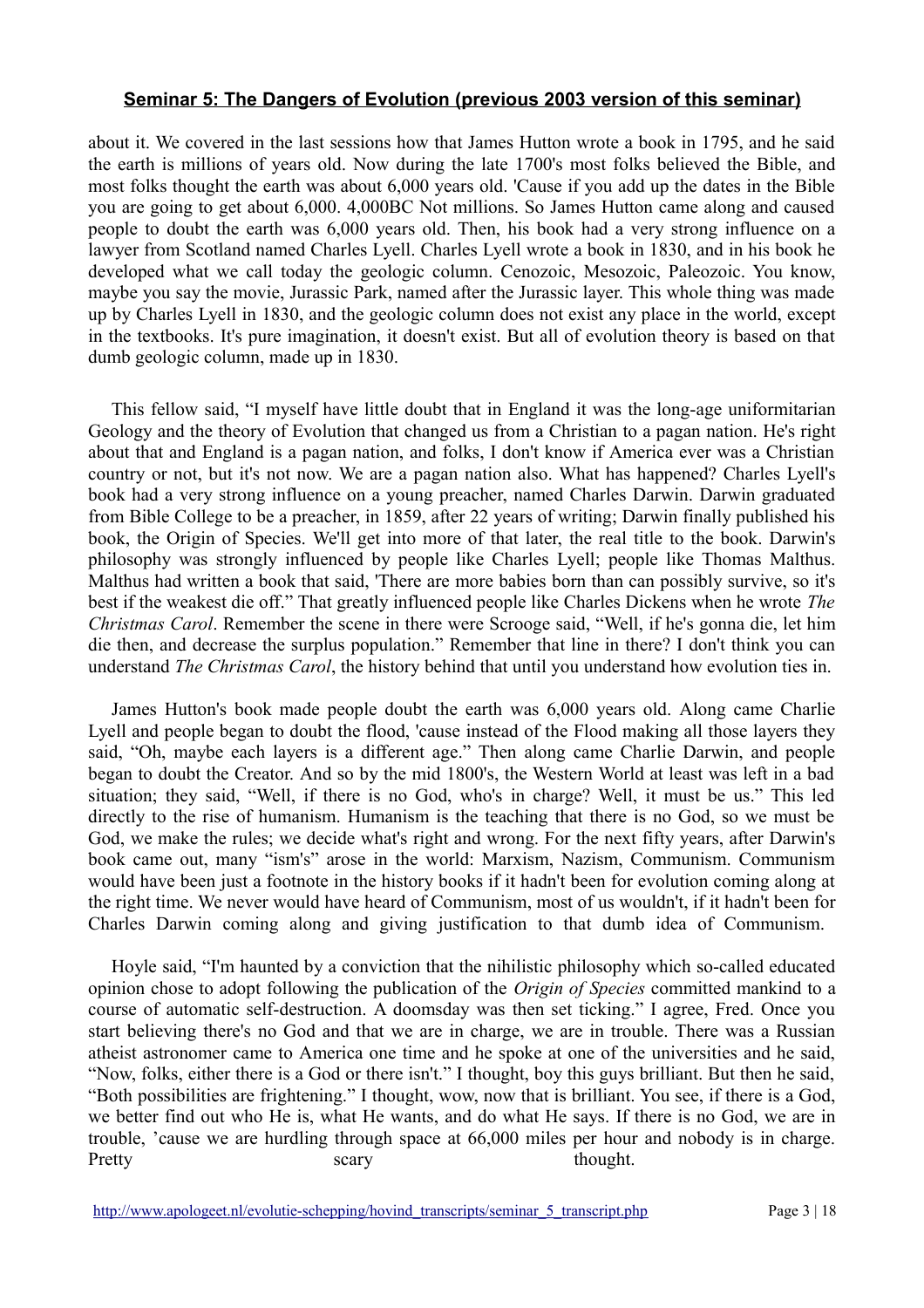Charles Darwin said, "Often a cold shudder has run through me as I've asked myself whether I may have devoted myself to a fantasy." Well, Charlie, you did devote yourself to a fantasy. If you believe that you came from a rock, 4.6 billion years ago, you need help. You were designed for a purpose. Now what is it? There are four great questions that every single religion in the world tries to answer, even atheism, which is a religion, you have to believe there is no God; there is no way to know that.

#### *The four great questions every religion tries to answer:*

- 1. Who am I?
- 2. Where did I come from?
- 3. Why am I here?
- 4. Where am I going when I die?

The way you answer these questions depends on how you view the world. There are basically only two ways to look at this world. One view says, "You know there is incredible design. There must be a designer." That's the Creationist's worldview. Other people look at the world and say, "You know, nobody made it, it just made itself." They don't believe God created the heaven and the earth (Genesis 1:1). They think a big bang just made this world from nothing. That's called the humanist's worldview. "It just made itself." The first plank in the Humanist Manifesto in 1933 was "The Universe is self-created, self-existing and not created." That is the first thing they have to agree to to be a humanist. There has now been Humanist Manifesto II in 1973, and Humanist Manifesto III in the year 2000. They have to declare what they believe. Humanism is a religion, you have to believe there is no God.

So why is this theory dangerous? Evolution, I am convinced after studying this stuff for 30 some years, evolution is absolutely the foundation for communism, Marxism, Nazism, Socialism, Racism. We'll get into some more of that in a minute. Number One, I think evolution is dangerous because it's bad science based on lies. There is no scientific evidence to back up this evolution theory. We have been offering \$250,000 for a long time at our ministry for someone who can give us some real scientific evidence for evolution. It is funny, brother, to see the people try and turn stuff in. One guy said, "I've got proof for evolution." I said, "Really, what do you have?" He said, "Well, I'm working in the laboratory right now and we have developed soybean plants that are resistant to frost." I said, "Man, that's good, that will really be handy." I said, "What did you start with?" He said, "Well, soybean plants." I said, "Oh, what do you have now?" He said, "I've got a whole new species." I said, "Of what?" "Of, ah, soybean plant." I said, "I'm sorry, sir, that's not evolution, okay. That's a variety of a soybean plant. And it's interesting and I'm glad you are able to do that, but that's not evolution." There is no evidence whatsoever that any animal ever produced a different kind of animal, so why would anybody believe such a dumb idea? And, how can this be so dangerous? Well, we will cover some of the *isms* in just a minute, but evolution is based on lies and bad science, there is no good science to back it up.

This textbook says, "Evolution is a fact, not theory.Birds arose from non-birds and humans from nonhumans. No person who pretends to any understanding of the natural world can deny these facts any more than she or he can deny that the earth is round, rotates on its axis, and revolves around the sun." Sounds like he's open-minded for discussion, doesn't it? This is not a fact, folks, evolution is a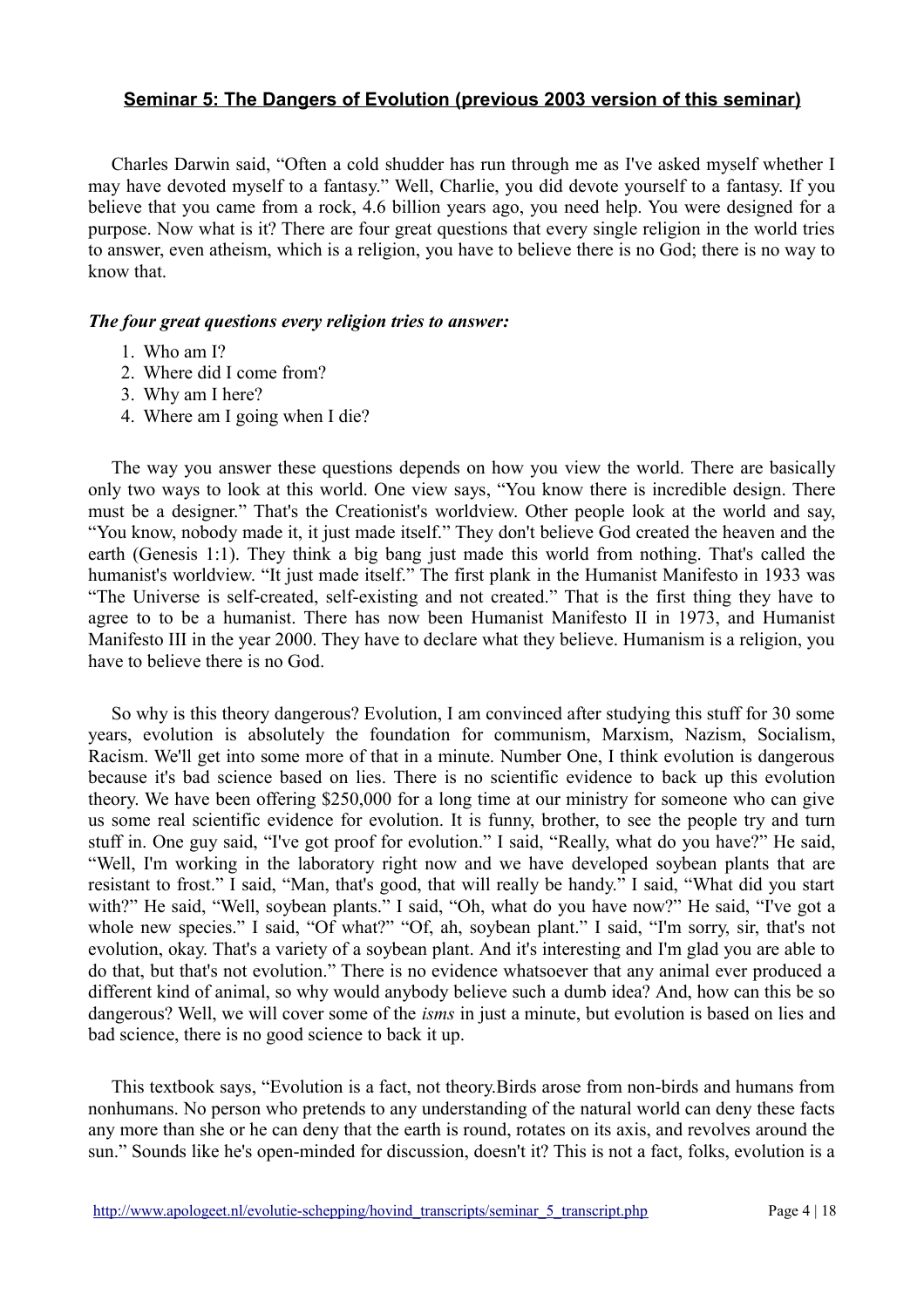mantra, they say this over and over hoping it will become true. That's all it is, they just keep repeating it, oh hope, evolution is a fact, it's a fact, it's a fact. Well, you better define what you are talking about with evolution; we do that on videotape number four, the six different meanings of this word, 'evolution.' ' This textbook says, "Evolution has evidence from fossils, from structure, from molecular biology, from development." Any evidence that is used to support evolution has been proven wrong. I've said many times, "I'm not trying to get evolution out of the schools. I just want the lies out of the textbooks."

We almost got a bill passed in Arkansas a couple of years ago, and I went up to Arkansas and testified before the senate, before the House of Representatives Committee that is, that was looking at this bill HB2548, I believe it was. The bill simple said, "Arkansas will not use tax dollars to purchase materials if they contain knowingly fraudulent information." We're not going to buy books that have lies in them, and it gave a few examples like some of the examples I gave in my seminar. If it says the embryo has gill slits we're not going to buy it. I stood up and testified for 45 minutes before this committee. After I got done the ACLU lady, woman, I mean, she got up and she said, "Folks, this is obviously an anti-evolution bill." One of the representatives said, "Madam, evolution is not mentioned in this bill. All this bill says is that we aren't going to buy books if they have lies in them, and these things are lies so we aren't going to buy that book. How can you say this is an anti-evolution bill?" And she said, "Everything mentioned in this bill is used to support the evolution theory." And the guy said, "Well, Madam, is it true that theses things mentioned here are false?" She said, "Well, yes, but obviously this is an anti-evolution bill." She knew full well. If you took all the lies out of the textbooks there would be nothing left to support the evolution theory.

I was in a debate one time at University of West Florida, and the professor got up and he said, "Now, Mr. Hovind, you are claiming all these things are lies, and you are right, all these things have been proven wrong, but," he said, "I've got a question for you. You told us we got to take all this stuff out of the book, what are you going to replace it with?" I said, "Folks, what he's trying to not say is, 'We want the kids to believe in evolution, we have to give them some evidence, and all we have are these lies and you want to take these out of the book, so you better find some more evidence for my theory." I said, "Sir, if you don't have any evidence for your theory, I'm sorry, maybe you ought to consider getting a new theory. I could suggest one for you, if you'd like." He did not like. He don't want to hear about it, okay. All they have to support their theory are things that have been proven wrong many, many years ago.

### *Here are some of the lies we covered in the first, how many hours of this seminar so far. I'll just review them very very quickly.*

- The Colorado River was not formed slowly..or the Grand Canyon did not slowly form by the Colorado River running through it.
- The geologic column does not portray earth's history. It doesn't even exist anywhere in the world.
- Rocks do not date the fossils. The fossils do not date the rocks. It is based on circular reasoning. We cover that on videotape #4.
- There are no index fossils. There's no such thing as an index fossil.
- The layers are not different ages. Petrified trees connecting them all prove the layers all formed at the same time. We cover that on video #4.
- Plants and animals are not related to each other. We have the same Designer, but not the same uncle and grandpa.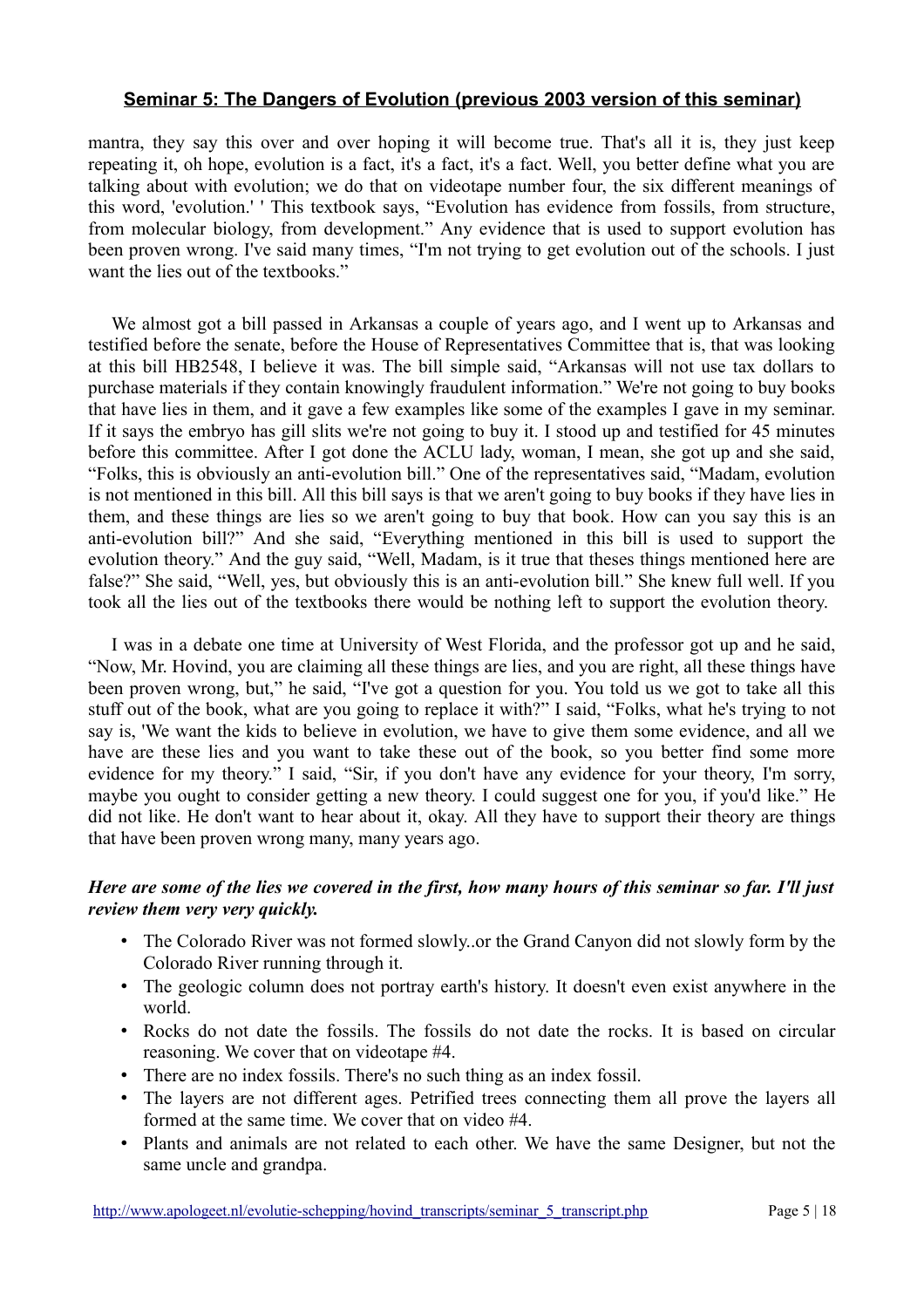- Change in species is not the real meaning of the word evolution. That's not really what they mean. There's a lot more to that. We cover that on video 4.
- Natural selection does not cause any evolution. Natural selection selects, it doesn't create a thing. We believe in natural selection.
- The peppered moth story never happened. It's a lie.
- Comparative anatomy does not prove common ancestry. We cover that on videotape #4.
- Humans never have any gill slits. It's a human at conception, not a fish or amphibian or anything else. And abortion is murder plain and simple. Okay.
- The appendix is not vestigial. You do need your appendix.
- The whale does not have a vestigial pelvis. That is a lie. The human tailbone is not vestigial; if you think it is I'll pay to have yours removed.
- Dinosaurs did not live millions of years ago.
- Man did not evolve from animals or cave men.
- The big bang is a big dud. It didn't happen.
- The horse series in your textbooks is a lie. Proven wrong 50 years ago.
- Life cannot evolve from non-living matter like the textbook says.
- The law does not ban teaching creation science like some people would like you to think. It's perfectly fine to teach creation science in the schools. We'll get into more of that later.
- Smaller is not simpler. A little paramecium is more complex than a space shuttle. Smaller is not simpler - smaller is more complex.
- Birds did not come from dinosaurs. Talk about a dumb idea.
- The eye did not arise by slow changes over billions of years.
- The first bird did not hatch from a reptile egg, like Gould Schmidt said.
- The trees of life in the textbooks are pure imagination. They didn't happen, folks, they drew it on paper and that's as far as it goes. It didn't happen in reality.
- DNA does not prove evolution it proves creation. It proves a Designer.
- Fossils don't provide any evidence for evolution. Fossils don't count at all. You find a bone in the dirt, you can't prove that bone had any kids, let alone kids that lived, and certainly not kids that were different than the grandparents. Fossils simply are a dead end street - they don't count for evolution.
- The earth is not billions of years and the earth was never a hot molten mass.
- The pangaea theory that's taught in your books never existed. They say "all the continents used to fit together" - I get that all the time.. "Do you think all the continents used to fit together - used to touch each other?" I say, "Well, they still are, just the low places are full of water. I mean the continents are still connected you know. What do you mean did they, hello, they still are."
- Animals and plants are designed, not adapted to their environments.
- There are no simple living organisms.
- Life did not arise  $3\frac{1}{2}$  billion years ago like the textbook says.
- The sun did not form before the earth like the textbook says.
- Scientists have not made life in the laboratory.
- Snakes do not have vestigial legs.
- The earth never had an oxygen free atmosphere like the textbook says.
- No animal is related to any other kind of animal.
- DNA is more than just chemicals; it carries information.
- Mutations do not improve the species.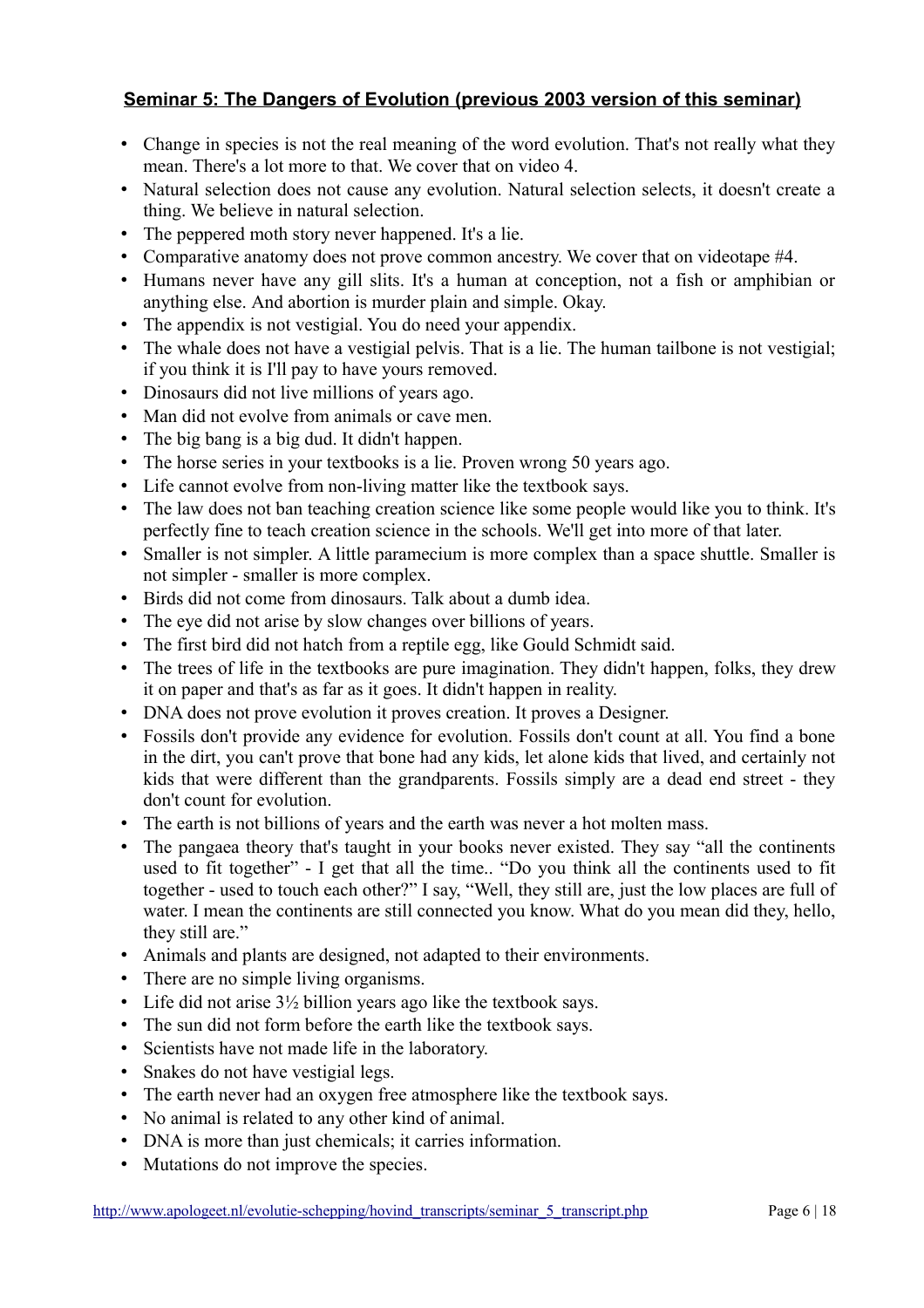- Similar bone structure does not prove a common ancestor it proves a common Designer.
- Amino acids do not prove relationships.
- Humans are not related to chimps.
- Darwin did not prove evolution.
- Textbooks do not teach kids to think critically. They teach them to not think at all.
- Arranging animals on paper does not prove a thing.
- Archaeopteryx is not part reptile. It is 100% bird.
- Feathers did not evolve from scales.
- It is not just the religious fundamentalist who disbelieve in evolution. Most folks disbelieve in evolution.
- Evolution is not a light which illuminates all facts.
- There is no evidence for the magnetic reversals at the ocean floor.
- The Constitution does not discuss the separation of church and state. It does not discuss that.
- The Supreme Court did not ban creation.

Let's give a little bit of the history of what really happened. In the 1800's almost all the textbooks were thoroughly packed with information about creation, Christianity, godly teaching, kids memorized Bible verses. I remember in public school in Illinois growing up we memorized Bible verses and said prayer every morning. Didn't hurt the kids a bit. Helped them quite a bit. Back then kids got in trouble for throwing spit wads. Today it's for bringing guns and shooting people. It's a different world, and some of you older folks know what I'm talking about, it has changed radically. In 1925, Tennessee passed a law that said you cannot teach evolution, it actually banned the teaching of evolution in the public schools - it's called the Butler Act. The ACLU, which is the American Communist Lawyers Union, decided they wanted to test this law so they ran an ad in the paper, said we are looking for a teaching willing to claim that he taught evolution so we can have a trial to try and get this law overthrown. A guy named John T. Scopes volunteered. He said, "I don't know if I taught evolution or not, but I did sub for a biology class one day, and I think all we had was a study hall, but if you want me to go testify that I taught evolution I'll do it." So John Scopes went on the trial, it lasted ten days in the hot Tennessee July summer. After ten days, John Scopes was found guilty of breaking the law. The law said, "You can't teach evolution", he claimed he did, so he was found guilty. He admitted he did. He was fined \$100, the case was over. Later the fine was overturned on a technicality, but the judgment was not overturned. The evolutionists lost the Scopes Monkey trial. If you want to read the entire story about what really happened you can see it right here in this book The Scopes Monkey Trial, *The World's Most Famous Court Trial*. And by the way if there is a movie circulating around your school called *Inherit the Wind* you better be real careful about that, that's a dangerous movie. That does everything they can to twist everything about the trial to make the Christians look dumb. You want to read word for word everything that was spoken there, the court transcript, verbatim, right here. You can get it from Bryan College in Dayton, Tennessee. The Dayton Courthouse is still there with a big museum where you can go and see where it actually happened. If you go north of Chattanooga about, I don't know, 70 or 80 miles, you can get to Dayton, Tennessee. I've been through there a bunch of times. There is a good book expose about the *Inherit the Wind* movie that circulates around. Just about every year it is shown in public schools, here in Pensacola, where they try to teach the Christians are dumb and they lost the trial. They changed all sorts of things about that, and you ought to be up in arms over that being shown to your kids. You can sign a statement saying, "I don't want my child being shown the movie *Inherit the Wind*". Have it notarized and taken into the school, they won't show your kid. You say, "It's against my religious convictions to lie to my kids and that movie is a lie." Okay, but I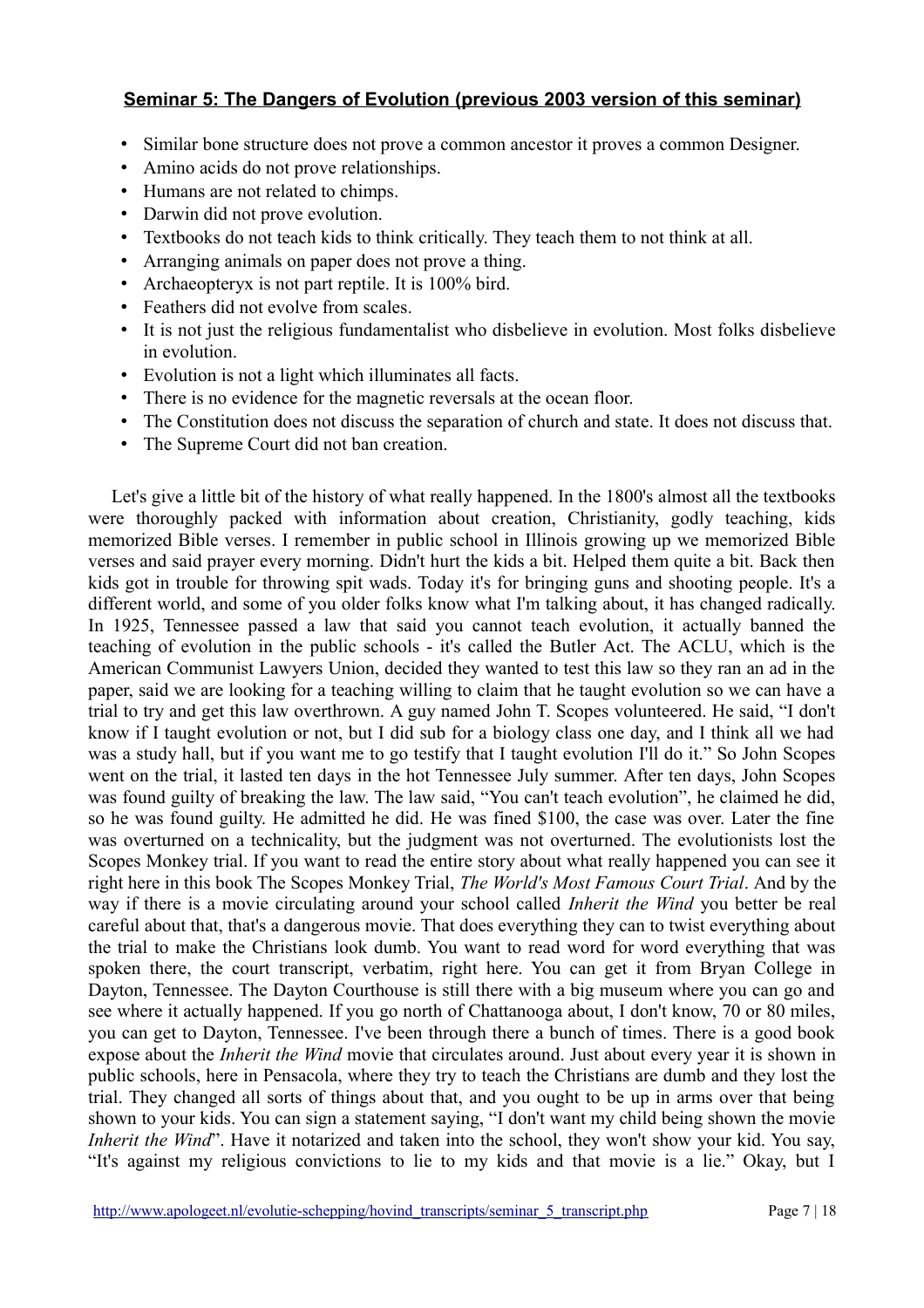guarantee you it will be shown this year, and the next year, and the next year. I say it about four times growing up before I realized what a lie it was. You want to get the material from Bryan College there's there phone number or from George Sarrell who has an excellent article about the Inherit the Wind, about what really happened in the book - the real trial - compared to the Inherit the Wind movie, which is just bologna. Or you might want to get the book *Ride to Glory*; you can get it through our ministry. I don't read novels much, but this one is incredible. This guy said what if the Scopes Trial was redone now, you know 21st century, at a modern university. Brother I couldn't put it down. I mean, I read a lot of books, but this one I never should have started. Man I didn't sleep for four days trying to finish it. I wasn't quite that bad.

In 1968, the last law banning evolution was overturned. Now keep in mind there were many laws against teaching evolution until 1968. There's never been a law against teaching creation. The laws banned evolution. In 1980, the state of Arkansas past a law and said we want balanced treatment. If the teacher teaches evolution they must also teach creation. You know, give it balanced treatment. The court in Arkansas, 8<sup>th</sup> Circuit Court, I believe, struck that down and said, "Nope, this law is unconstitutional." They didn't say you couldn't teach creation, they just said you can't demand equal time. And the atheist started going around saying, "See, you can't teach creation." That's not what the law said, that's not what the court said, they never said you can't teach creation. They just said you can't require that the teachers teach creation. If we passed a law in Florida that said, "The teachers are required to breathe." I bet that law would be struck down. Because, I mean, you probably ought to breathe, but they can't require that you breathe. Right. And that's what happened with the Arkansas law.

Then Louisiana passed a law requiring teachers to teach creation if the taught evolution, again, balanced treatment. And the Supreme Court struck this one - it went all the way to the Supreme Court, Supreme Court struck it down. After the 1987 ruling by the Supreme Court, Stephen Jay Gould who hated creationist, and had a set of my tapes on his shelf. I went and visited his office, his secretary was there, she said, "Yeah, he's got your tapes right here Mr. Hovind." I never did get to meet him, he died a few years ago, he knows better now, he is no longer an evolutionists. But, Stephen Gould said after the verdict, "No statue exists in any state to bar instruction in *creation science*. It could be taught before and it can be taught now." They never said you can't teach creation. The courts said you can't require it, that's all. And don't let anybody tell you different. That's what the law says, that's the way it stands right now.

Michael Zimmerman said, and he is an evolutionist, he said, "The Supreme Court ruling did not in any way outlaw the teaching of 'creation science' in public schools. Quite simply, it ruled that, in the form taken by the Louisiana law, it is unconstitutional to demand equal time for this subject. *Creation science* can still be brought into the classrooms if and when teachers and administrators feel that it is appropriate. Numerous surveys have shown that teachers and administrators favor just this route. And in fact, 'creation science' is being taught in science courses throughout the country."

Eugenie Scott is the president of the National Center for Science Education. Boy what a lousy name. They aren't in favor of science; they are in favor of defending evolution is all. She said, "The Supreme Court decision says only that the Louisiana law violates the constitutional separation of church and state: it does not say that no one can teach scientific creationism - and unfortunately many individual teachers do. Some school districts even require *equal time* for creation and evolution." Here is the Home Web Page for the National Center for Science Education.. "Welcome to the Homepage of NCSE - a non-profit, tax-exempt membership organization working to defend the teaching of evolution against sectarian attack. We are a nationally recognized clearinghouse for information and advice to keep evolution in the science classroom and *scientific creationism* out."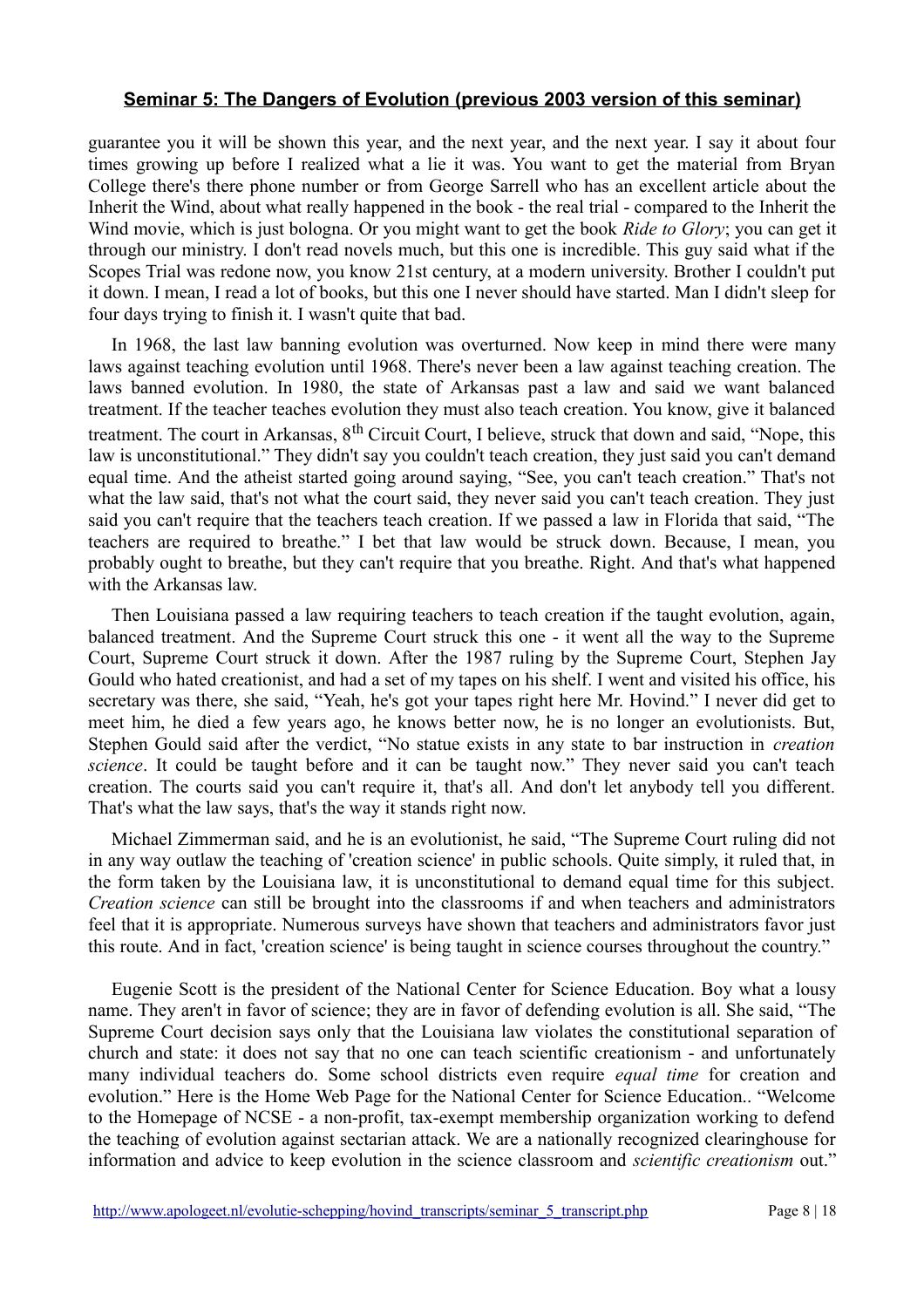That's why they exist. I spoke in Berkeley last November, Berkeley, California, that's where these guys are located. I went and visited the National Center for Science Education. It's a little bitty storefront building; they had, I think, four or five employees, all crammed in this little building. I thought, this is the National Center for Science Education. Yeah, property is expensive in Berkeley, I understand, you know, good place for them. I went in there, they didn't know who I was, I didn't tell them my name. I went in there and said, "Hey, what kind of information do you guys have here? I used to be a science teacher." And they began giving me pamphlets and articles and stuff. Finally one of the guys said, "Your voice sounds familiar, what's your name?" I said, "Kent Hovind." He said, "I thought so." They taped a piece of paper on the floor that says, "Kent Hovind stood here." And I understand they won't walk on it - they walk around it. One of the guys came to all ten hours that I lectured at Berkley and asked me question after question after question. Look these folks are not the enemy. Now they do work for him, but they are not the enemy, okay. Satan is the enemy. They are just blinded that's all. They are willingly ignorant like the Bible says. But even the National Center for Science Education knows that it's okay to teach creation if you want.

William Provine said, "Teachers and school boards in public schools are already free under the Constitution of the USA to teach about supernatural origins if they wish in their science classes. Laws can be passed in most countries of the world requiring discussion of supernatural origins in science classes, and still satisfy national legal requirements. And I have a suggestion of evolutionists. Include discussion of supernatural origins in your classes, and promote discussion of them in public and other schools. Come off your high horse about having only evolution taught in science classes. The exclusionism you promote is painfully self-serving and smacks of elitism. Why are you afraid of confronting the supernatural creationism believed by the majority of persons in the USA and perhaps the worldwide?" Good question! Why are they so afraid of this topic? I speak in public schools all the time. I'm telling you, some schools though I can't get into, they are just absolutely afraid of having a creationist come in. There is no reason to fear. The fact is most folks don't believe in evolution anyway. The fact is there is no law saying you can't teach creation. Just go ahead. Now it is against the law for the public school teacher to use tax dollars to try to convert the kids to be a Buddhist, or Catholic, or Baptist, or something else; that is against the law. But it's not against the law to discuss creation.

Provine said, "Shouldn't students be encouraged to express their beliefs about origins in a class discussing origins..?" If you are discussing origins then lets discuss origins. But see, in the mind of the evolutionist, your answer must be naturalistic. Suppose I said, "I want you to explain how computers came to be, but you can not use man as your answer. I want a naturalistic explanation of how computers came to be." Well, you're dead in the water right up front because of the definitions I gave. And the evolutionist says, "We have to explain how the world got here but we can't use supernatural as an explanation." Well, duh. And what we got here is like two computers arguing with each other "Does man exist?" They can't see him, they can't touch him, they can't feel him, but he does exist. You see it's obvious the Creator would be outside of the creation. He is above and beyond. He is not affected by what He created. God created time, space, and matter - He is outside of time, space, and matter. Then God is not affected by time, this is not 2003 in heaven, there's no time. And after we get to heaven one of the first things you are going to do is flip your watch off and fling it over the side. You won't need that - there is no time there. We sing all of these songs you know - when we've been there 10,000 years - that's bologna. That's a good song, I like it, but we aren't going to be there 10,000 years. We are just going to be there. Now my brain can't handle that thought but, you know, I can think about thinking about it.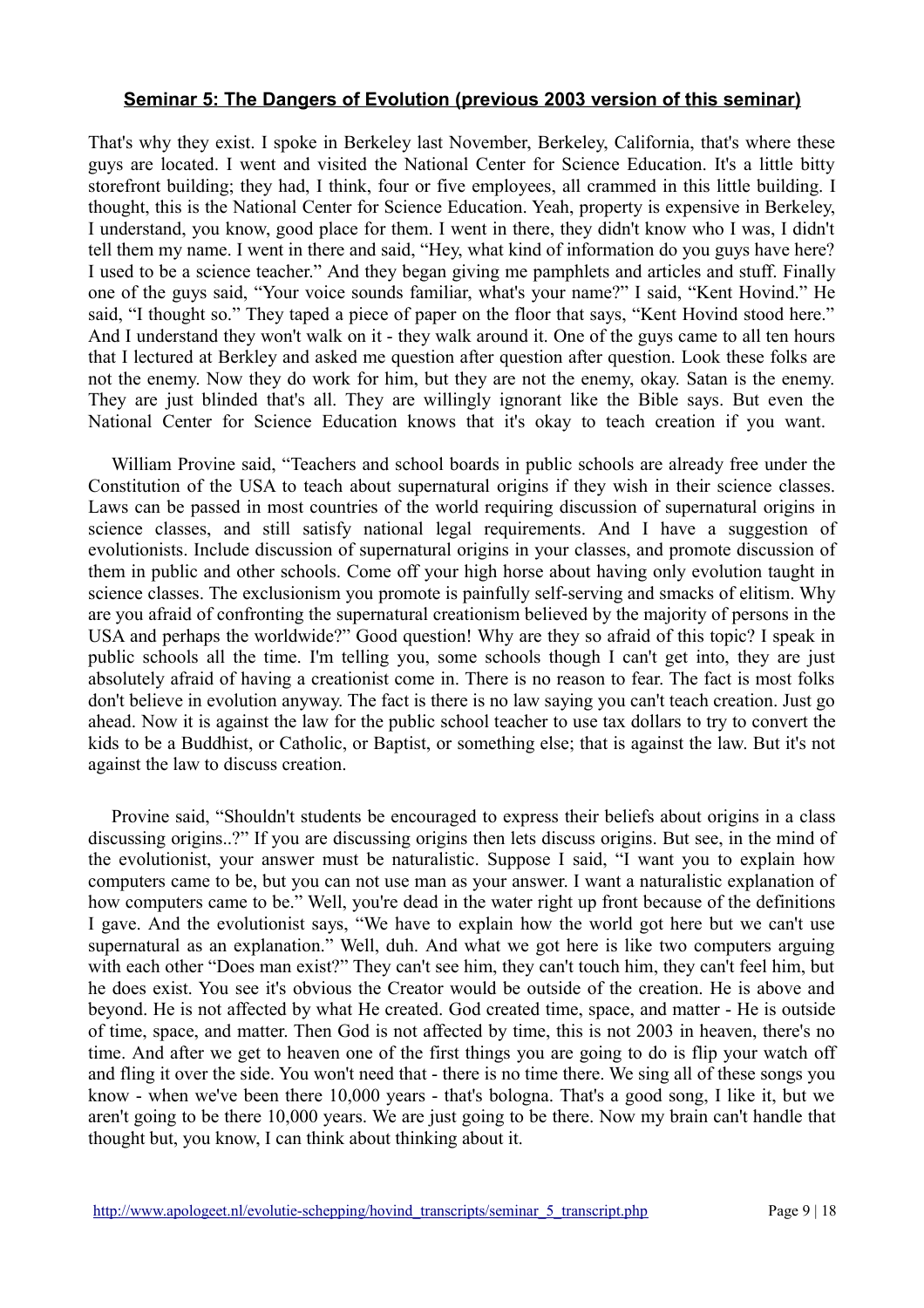This public school teacher said, "I'm a public school teacher, Mr. Hovind. I went to a conference today and we were all given a new science textbook to use in the conference. It's called *Sciences* by Trefil and Hazen, John Wiley and Sons. On page 611 it said this, "To what extent do you think that parents should have the right to decide which scientific theories and ideas are presented in schools? To what extend do you think parents ought to have the right to demand that opposing religious views be taught as well? Should the views of creationism, which are primarily based on one particular type of Christianity, be given special consideration? It is getting more difficult to say the truth all the time." The teachers are now being trained in sessions on how to handle the creationists. I know this; they work very hard to make you feel that you are the only one complaining. When I went to meet the lady in charge of curriculum here in Pensacola, Florida, when I first moved to town, I had been complaining about some of the lies in the science textbook and the science curriculum, and she said to me, "Mr. Hovind, you are the only person in the county complaining about this." I thought, there's what, 128 Baptist Churches in this town plus all the other flavors, I mean what's everybody doing? Aren't we supposed to be the salt of the earth? Man, salt irritates, go irritate somebody.That's our job.

Teachers can teach creation science in the classroom if they want, there has never been a law against it. Not only can you teach creation science in the public schools, you can teach it right out of the Bible. There's no law against reading your Bible in public school or bringing your Bible to public school. Or you can teach or devote a class to religion and you can have the textbook be the Bible. We know the effects of what happened in '63 when the Bible was taken out, and evolution was put in the schools, but we got deceived by the ACLU. In 1963, the Supreme Court banned the use of the Bible to get kids saved. Which is not good obviously, but it's a lot better than what the ACLU led us to believe. They did not throw the Bible out; we have thrown the Bible out because we have allowed ourselves to be deceived by the ACLU. You might want to get the website bibleinschools.net and get the information by Elizabeth Ridenour. She helps people start Bible classes in their public school. "Preacher, how would you like to go every day and teach a Bible class to the public school kids at Tantar and Escambia High?" Wouldn't that be awesome? You can do it. She knows how to cut through all the red tape and get it done. ACLU, well we can talk a long time about that. Call Bible in Schools (bibleinschools.net) and get a hold of Elizabeth or get the book from us, *Teaching Creation Science in Public Schools*. It is certain fine to do that. Many schools do.

States can require teachers to discuss evolution. They can do that. They set the state standards. The state school board or the legislator will rule and say, "This is what we want the kids to know by 3rd grade or by 5th grade or by 7th grade." They have state standards, and they sometimes include evolution. A kid must know about evolution by 8th grade. Now the problem is the atheist are really good at packing that committee. That way you only have to have five or six atheist in the whole state and you can control what all the kids are learning. Then the Christians wait till the books are chosen to meet the standards and get in the classroom and then we complain about the books in the classroom. About three years too late. State standards are going to be selected for Florida textbooks in the next two months. This is the time. It will affect the books they buy in '94, September of '94. Now is the time to do something.

The states cannot require them to discuss creation. It's already been tried many times, and I've seen so many people waste enormous time and money in an effort to force creation into the schools.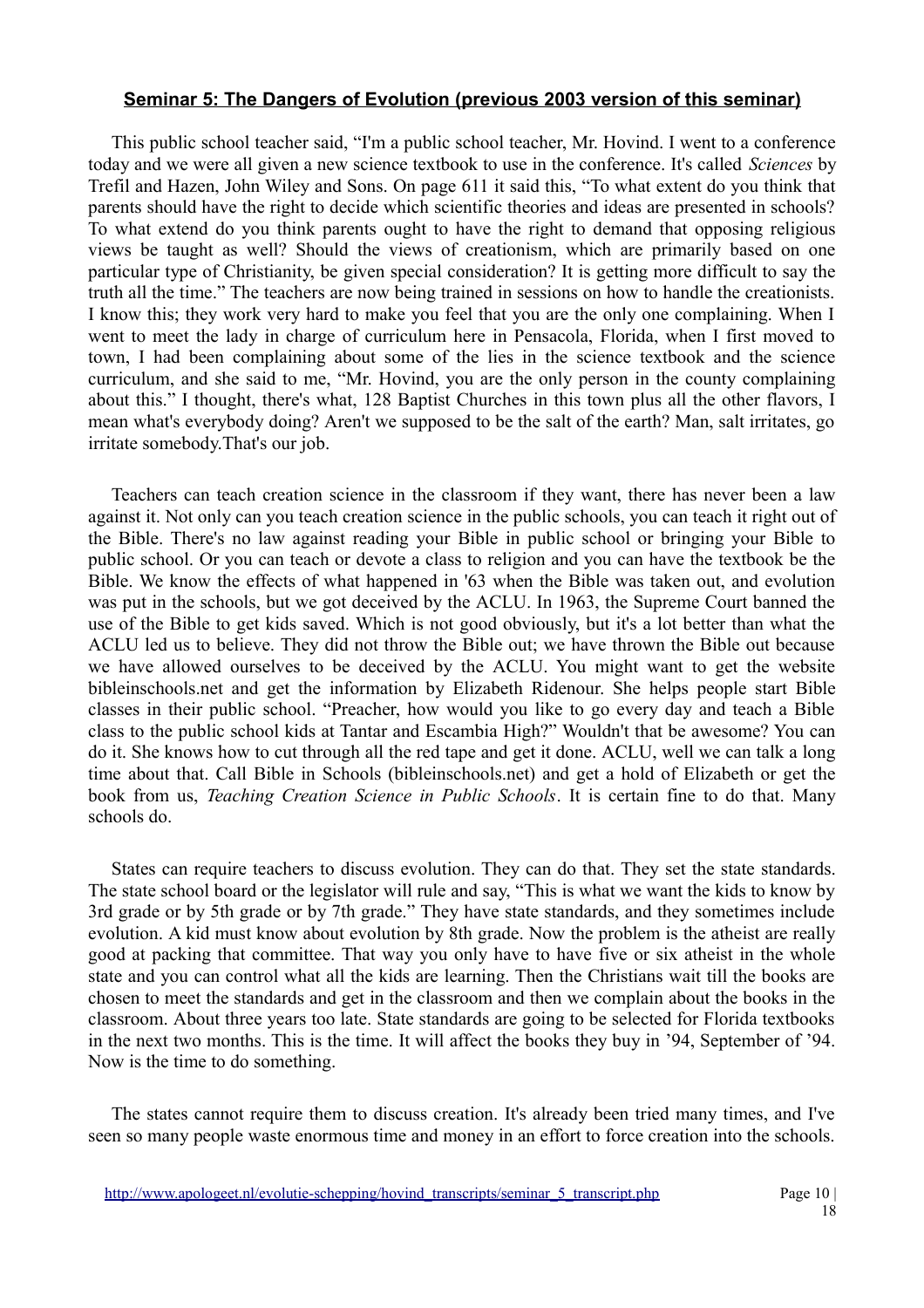I'm telling ya, you are wasting your time. It's not going to happen, and the atheists love it when a campaign gets started saying, "We're going to make the schools teach creation." They love that. They just let you spend all your money and waste all your time and then defeat you in the last five seconds. You are not going to go anywhere. The teachers may discuss creation if they like in their class. They have always been allowed to do that. You might want to get a hold of the website textbookreviews.org, Mel Gabler, they for 40 some years have been doing research on public textbooks and what's being taught. Mel said, "Courts allow states to require discussing scientific weaknesses in evolution theory but not requiring discussing evidence for creation." You can't make the teacher talk about creation, but you can require them to talk about the weaknesses in the evolution theory. That's a start. In their landmark decision back in 1963 the court held, "Iit certainly may be said that the Bible is worthy of study for its literary and historic qualities. Nothing we have said here indicates that such study of the Bible or of religion when presented objectively as part of a secular program of education, may be effected consistently with the First Amendment." Supreme Court said, "The Bible may constitutionally be used in an appropriate study of history, civilization, ethics, comparative religion, or the like." A circuit court ruled and said, "Permitting public school observances which include religious elements promotes the secular purpose of 'advancing the student's knowledge and appreciation of the role that our religious heritage has played in the social, cultural, and historical development of civilization." "Teachers already possess the flexibility to present a variety of scientific theories about the origins of mankind.. and are free to teach any and all facets of this subject." - 1987 Supreme Court. The court further ruled, "Teaching a variety of scientific theories about the origins of mankind to school children might be done with the clear secular intent of enhancing the effectiveness of science instruction." California State School Board said, "Discussions of any scientific fact, hypothesis, or theory related to the origins of the universe, the earth, and of life (the *how*) are appropriate to the science curriculum." They are telling their teachers, "If you want to talk about creation, do it." Can't be more clear than that. If you want to keep up on the latest in what's happening in education you might want to watch the video *Crisis in the Classroom* from Eagle Forum, Phyllis Schlafly's organization. I would disagree with Phyllis on several philosophical things, but I think she has done a great job with this video here on what's happening.

People say, "What about the separation between church and state, doesn't the Constitution say that?" There is no such phrase mentioned in the Constitution. That phrase is found mentioned in a letter that Thomas Jefferson wrote to the Baptist Association in Danbury, Connecticut. The Constitution does not talk about the separation between church and state. That's a lie. Jefferson said, "The first amendment has erected a wall of separation between church and state." That is from his letter, not from the Constitution. By the way, this wall is a one-dimensional wall. It keeps the government from running the church, but makes sure that the Christian principals will always stay in government. Go see David Barton's excellent website, wallbuilders.com. If you want to get more on how all the founding fathers believed that the church had to influence government or corrupt government would go corrupt. It's happened! What's happened over the years, several different people have taken it upon themselves to survey the textbooks and see how much evolution is in this book. These guys did a survey of all the biology books used in 1991, and they found out the one used by Merrill called *Biology: An Every Day Experience* only had 2.9% of the text devoted to evolution. It really wasn't talked about much. However HBJ had 15.6%, they really crammed evolution down the throat of those kids. I've seen books today that nearly had 30%. Well, if I was on the committee to select textbooks this year I would pick the least poisonous book I could find. And then I would write to the publishers of the other ones and say, "Hey folks, we did not pick your book this year because." and spell out your reasons. And then I would write to the one I did pick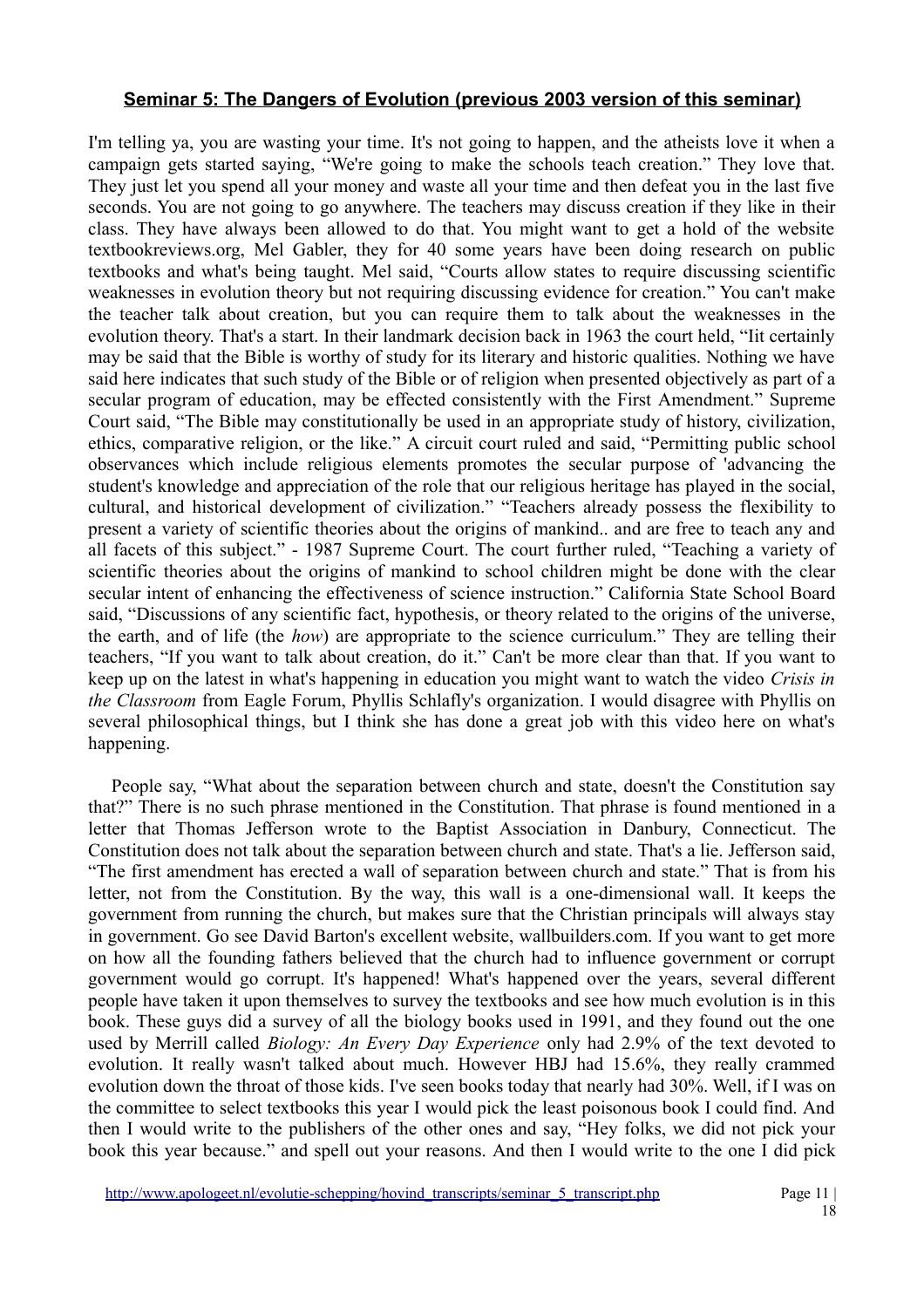and say, "Hey fellows, we did pick your book this year because you got the least amount of evolution; however, we would like that out also, and we want to warn you if we find another one next year that has less we will buy them." You see folks there is only one language these textbook publishers speak, the only language they speak is *Money*. Now if you were the CEO at HBJ, Harcourt Brace Jovanich, and you got letters from all over the country from people, saying, "Hey we did not buy your book this year because." Guess what you are going to do next year. Only language they speak brother. You want to get an excellent book on some of the lies in the textbooks to see what you ought to be watching for get this one here by Jonathan Wells excellent book on *Icons of Evolution*, or you may want to get the book by the Gablers, *What are They Teaching Our Children*; they've spent 40 years discussing lies in the textbooks and what you can do about it, excellent ministry in Longview, Texas. Go to textbookreviews.org or to CRSC.org, they've got a newer review of the more modern textbooks. Mel wrote me a letter said, "Dr. Hovind, thank you for using our book, *What are They Teaching Our Children*. You'd be interested to know that in the 39 years of work we have never seen publishers so sensitive, or schools so receptive, to our textbook reviews and ranking. We are pleased to recommend Harcourt and Scott Foresman elementary science series. They are much less dogmatic on evolution than the others we've reviewed." Mel says that the publishers are scared to death of their letters of recommendation because they know the sales of those that are not recommended plummet in the states. But here's what happens, they only work in Texas. Texas is one of the largest buyers of textbooks in the nation. So the publishers will publish all of these books, spend billions of dollars, millions of dollars publishing these books. They try to sell them. If Texas doesn't buy them you think they are going to burn them? No, they are going to go pedal them off in some other state that's not looking. The Gabler's have a crew of folks; they'll help find errors in the textbooks. Like the book might say, "George Washington was Abraham Lincoln's vise-president" or something like that you know, dumb stuff. And they are not about to throw that book away. They spent a lot of money printing that thing. Nice beautiful paper, colored pictures. They are going to find some state that's not looking. So if you are in some state other than Texas you better really be on the look out. Get a hold of the Gabler's and they will tell you which ones to watch for. They work on a donation basis, and don't be a tight wad with them, send them \$50 and say, "Here send me your letter of recommendation."

Adolf Hitler said, "Let me control the textbooks and I'll control the state." What's in these books anyway? What can I do to fix this problem? Well, this chart shows how the atheist have rated the different states in America on how well they teach evolution. They think here in Florida we're doing a lousy job of teaching evolution. Yeah. They think the folks in Minnesota, where I was yesterday, are doing a wonderful job teaching evolution. You ought to be ashamed of yourself in Minnesota, get that junk out of your textbooks, okay.

You can get creation materials and put them in your library. Bert Wagoner up in Iowa knows how to cut through all the red tape and get this done. Get a hold of Bert and say, "How do I get public schools to accept creation books?" One guy wrote me a letter and said, "Dr. Hovind, your video series was bought for our local high school, Waverly High in Ohio. When I went to check out video #5 I found someone had hidden the box of seminars and debates unopened and underneath a desk by a back wall. I was told by the librarian that she was told not to put them out for the students to find. My 18-year-old daughter witnessed this. We were very upset but I told her it was proof that the enemy was trying to void and hide the truth. My daughter has since graduated and I don't know if those tapes are available to students or not." So if you do donate something be sure to check and make sure that it is kept on the shelf. I went to a big university one time and spent probably an hour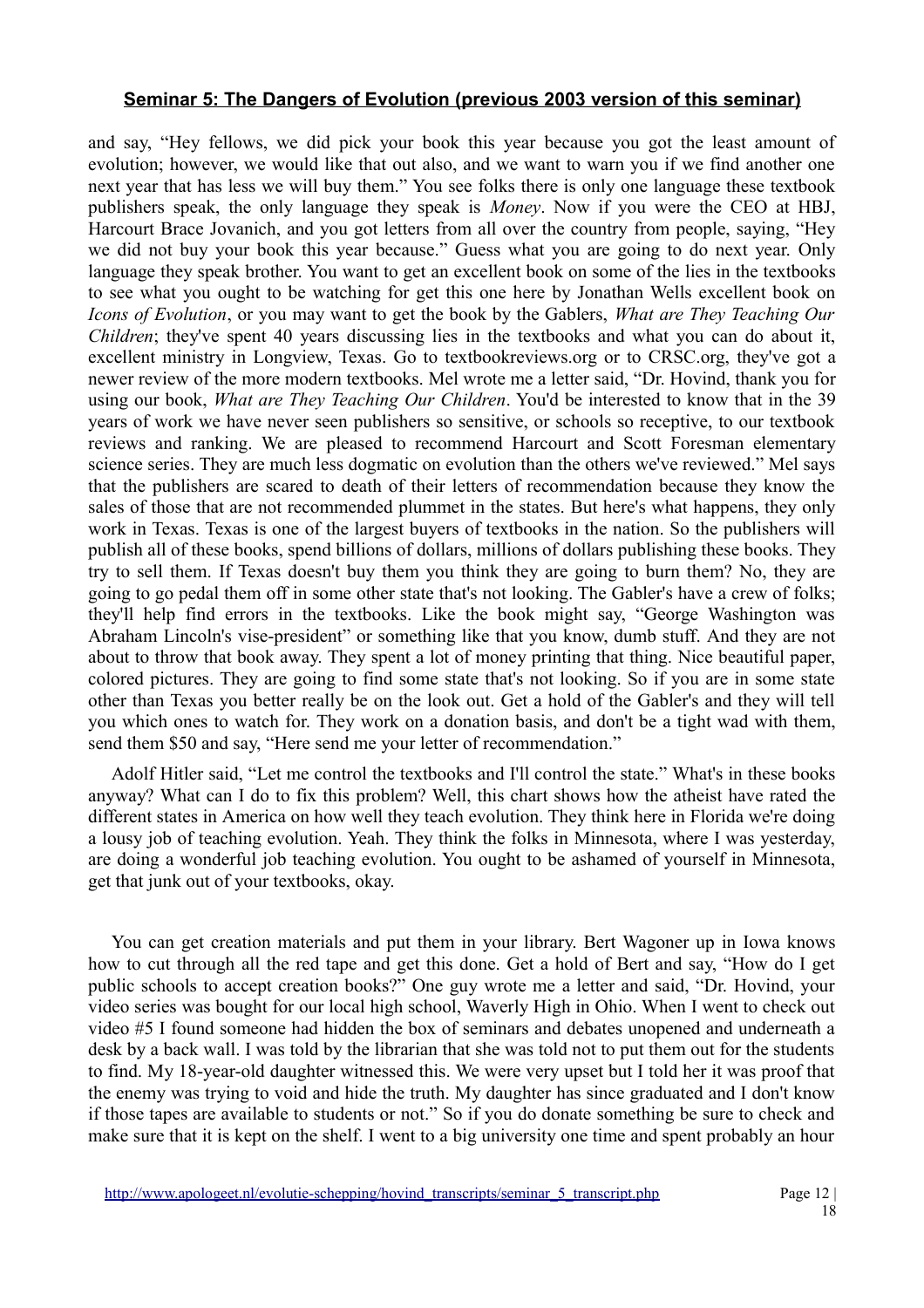going through their computer search system looking for how many books they had on evolution. It was like 1800 or 1900 books about evolution. And then I searched to see how many books they had on creation...this is a big university library.not one book. I searched every author I know and I know most of them. I went to the library and said, "I noticed you have 1800 books on evolution but you don't have any books on creation, why is that?" She said, "There is too a good book in here on creation. I put it in here myself. It's from my church, the Watchtower Society." Oh brother, we've got one Jehovah's Witness book in here and 1800 teaching evolution. And then they brag about being a liberal university and giving the kids a liberal education. You're lying. A liberal education is when you look at all sides. Let's just discuss all sides and then decide where the truth lies. They don't want to compare evolution with creation because evolution looks stupid.next to the truth.

# *There are some practical things, folks, we can do to fix this.*

- 1. You can demand that the schools cut out the pages with false information or, you don't have to get creation in the schools and you don't have to get evolution out, just simply get the lies out.
- 2. You can tell them you want to glue the pages together or,
- 3. You at least post a warning sticker in the front cover saying, "Kids, the information on page 97 is not correct", or, you know, list the pages. I've volunteered many times and I'd do it again. If you will send me your textbook I will check the pages that need to be torn out and will make a tape recording while I'm traveling someplace, and I'll hand you the tape and it will say, "You know the information on page 84 is wrong, tear that page out, page 217 is wrong, etc." And I'll list the pages. And if you tore the pages out of the book it won't cost the school one penny. I'll show ya, so simple. Because the first objection they're going to say is, "Oh, this will cost the schools a lot of money." Won't cost them a penny. How many of you would volunteer to tear the pages out of the books and bring your own scissors? Let me see? There you go. So when you go to your school board hand them a list of 500 names and say these people are willing, when would you like it done?" Won't cost a thing. Look the book is not sacred it's made out of paper, you know. If the county bought it it belongs to the school, if you want to tear a page out that's perfectly fine. I was just speaking at UWF University a year or so ago and I mentioned, "Tear the page out of the book", and this one professor said, "I don't think we should deface textbooks." I said, "Well, sir, if you were teaching math and you came across a book that said 2+2=5 what would you do?" He said, "I would tell the students to mark out the wrong answer and write in the right answer." I said, "Uuuh, you would deface a textbook?" I said, "Now, sir, if you were teaching biology and you found a book that said the embryo has gills and you know that's proven wrong in 1874, what are you going to do?" He said, "Well, nothing." I said, "You wouldn't correct it?" He said, "No." I said, "Then you, sir, are a hypocrite. And you have no right using tax dollars to lie to these kids. You ought to get a different job changing tires or picking peaches and try working for a living for a change." Guys like that burn me up, brother..like a leach sucking on somebody else's blood that they built, you know.
- 4. You can give the kids my little *brainwashed* book. There are different people around the country that buy these by the thousands and give them out to people in their schools. One guy from Santa Rosa County bought 3000 of these books several years ago and gave them to all the kids in the county. They are going to have a hard time teaching evolution for a while over there. Go to your school board and say, "Would you please vote to purchase this book to go along with our biology books so the kids can see the lies in their books." If the school board buys them great. If you get more than ten you get them for \$1 a piece. If the school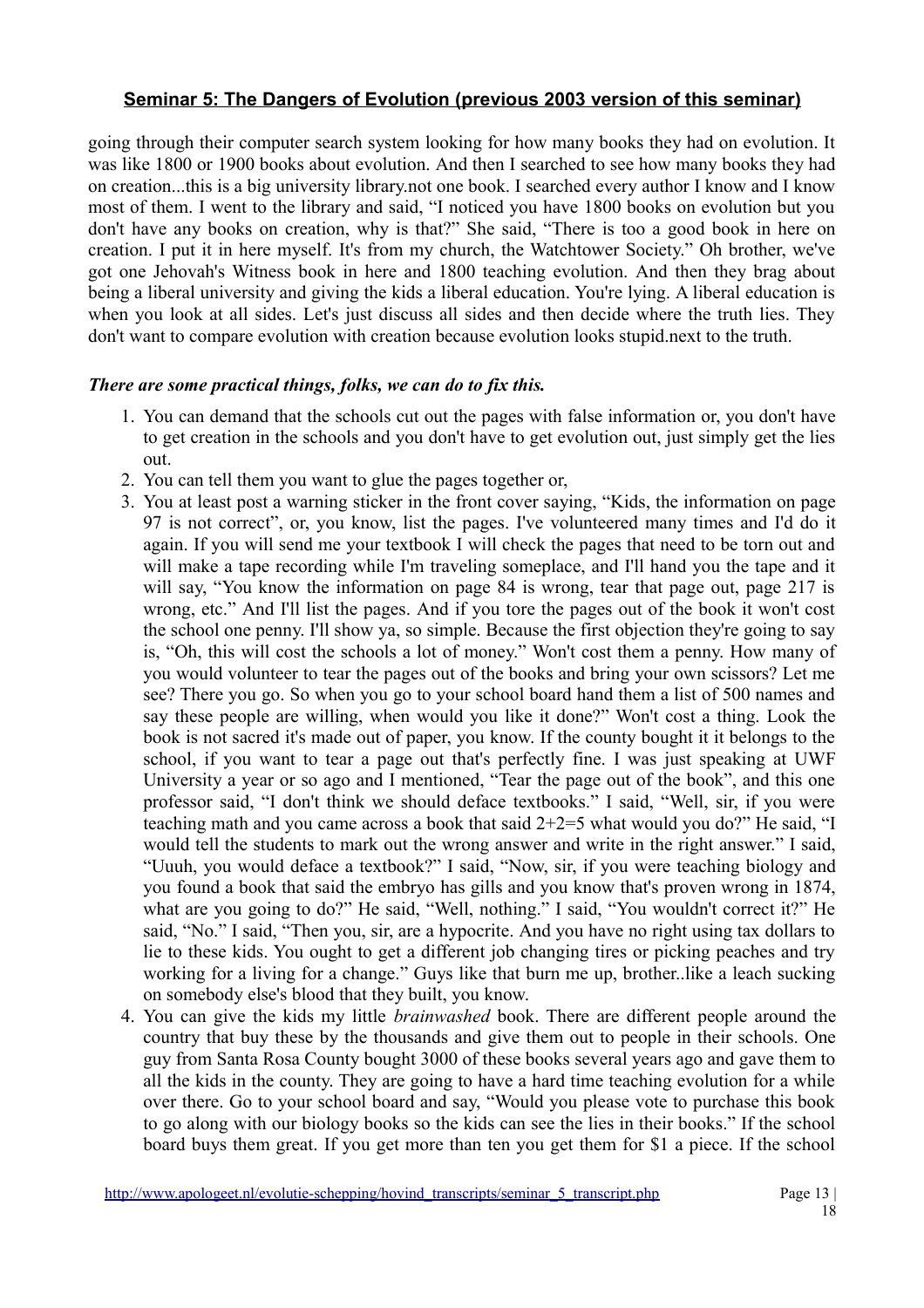board says, "No, we don't want those books in school", then you run a full-page ad in your paper, "Stop by the following address and pick up the book the school board banned." Now the kids will get it and read it. MmHum, Yeah.

Florida has a law, they've changed the number now - it used to be 233.09E I believe, but they've changed it so people couldn't find it I guess. It's now Florida Statute 1006.35 Accuracy of Instructional Materials. Do you know the State of Florida Legislator can vote to recall books if they are not accurate? They can right letters to the publishers and demand that they change the books. The laws on the books, folks. The textbooks are supposed to be accurate, but they're not. They contain 50 some lies in every textbook I've seen. Get the pages out! Texas has a law requiring textbooks to be accurate. Wisconsin has a law requiring textbooks to be accurate. Alabama has a law that says, "Textbooks shall be adequate and current.." Well, if they are still teaching that a baby has gill slits they are not current. They are 128 years behind the times. Alabama used to have a sticker, they've modified it - watered it down some, but the sticker used to say, "This textbook discusses evolution, a controversial theory.and students need to learn the difference that there is a difference between microevolution - which is a fact, and macroevolution - which is not a fact." Go 'Bama!!! California has a requirement, "Textbooks shall be factually accurate." Many states have this requirement but they just are simply not enforcing it.

Did you know that the publishers will publish a special book just for our state? If the committee got together and said look GlenCo we like your book; however, we want you to take out chapter 3, or take out the following pages. Do you know how much money is spent just in one school district on textbooks? The publisher would be foolish to turn down a contract for  $\frac{3}{4}$  million dollars. They will publish a special book. They do it all the time for different states. Get on that committee and do something about it. Parents you should also be aware that your kids can be exempted from anything you don't want them taught. If you don't want your kids taught evolution you sign a little paper that says, "I don't want my child taught evolution - it is against my religious convictions." Have it notarized, signed, and give it to the school principal, the teacher, the superintendent, and if they do teach your kid evolution or if they say, "Oh, you've got to stay in class." Then you can simply say, "Do you discriminate against people because of their religion?" Ooooh, that will get their attention. You can email our office, there is a guy I pay to work for us - we ask for a donation because I'm going to pay this paralegal a bunch of money- but if you are having trouble in your school email mauryadkins@hotmail.com, or just our office if you can't get a hold of him, and we'll have people take care of this if the school gives you a hard time making your kid learn evolution. We can fix that. See if you don't know your rights you might as well not even have them.

Here are some pitfalls you should watch for in your school. I've seen so many times: If the school is going to have a good program, so left wing liberal will make sure it's an 'opt in' program. In other words you have to get parents permission to go to the program. This happens all the time when I speak in schools. The kids have to come back with a note saying, "It's okay for me to go to Hovind's program." But if you are going to have some homosexual speak in your school or some lesbian about the gay life style, which is not gay at all, and it's not a lifestyle it is a death style. If they are going to speak in your school they will make sure it is an 'opt out' program. You see the difference? In other words, you have to get a note in order to not come. But if it is a good program you have to get a note to come, but if it is a bad program you have to get a note to not go. They don't want a level playing field, folks. And if you have a superintendent or a school principal that tries that one you ought to help him get a different job too. Put the pressure on, he needs to find a new job. maybe in a new county some place.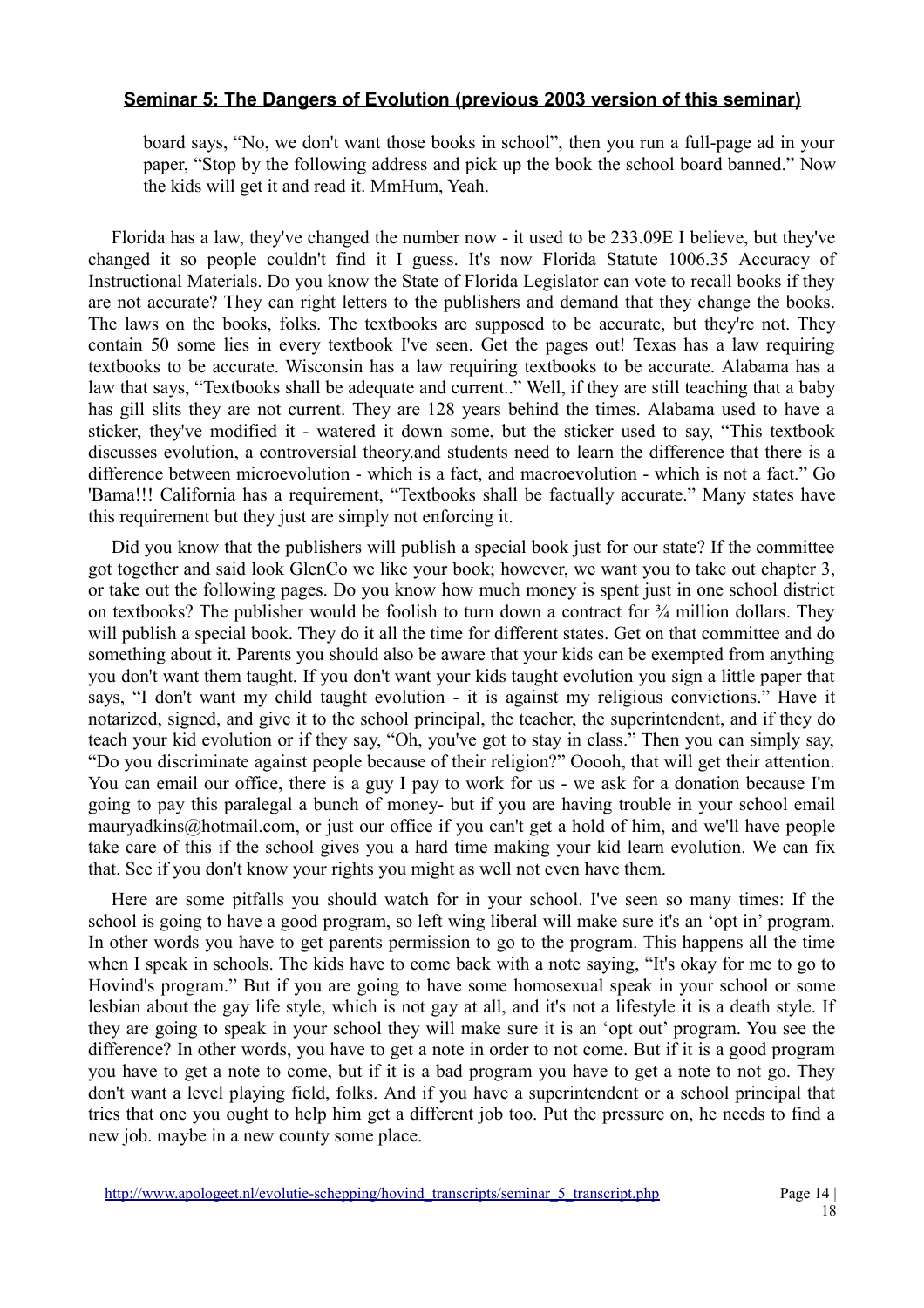# *Some practical steps you can do:*

- 1. Kids don't confront your teachers publicly. Try to talk to them after class. Now listen carefully, if you are late to class frequently, if you are a troublemaker or a goof off, if you never do your homework, if you don't pay attention in class, Then Please Don't Tell Them You are a Christian! Shut your mouth. First be a good student. Now if a question comes up that says, "How old is the earth?" and you know the answer they want, you can simply write on the test, "The textbook says 4.6 billion, however, this is not correct." Now they know that you learned the book, you did your homework but you don't believe it and you didn't swallow it. That's perfectly fine. If they give you a hard time or mark that answer wrong please let us know. We have had 350 cases or so where we've had Maury or somebody write a letter to these folks saying, "You realize you just discriminated against a Christian. You're right, we'll fix the grade." Get it fixed every time.
- 2. You can learn the material but don't swallow it.
- 3. You can ask to be exempt. Now parents have to do this, the kids can't do it. I'm not positive of that statement, but I believe it has to be done by the parents. You have to say, "I want our child exempt from anything that is against our religion." Sign a note, give it to the school. Look if 40 or 50 or 60% of the class was standing out in the hallway it wouldn't take the teacher long to figure out, you know we ought to just skip that chapter. I had one guy call me up one day, he said, "Brother Hovind, my second grade daughter has watched your videotapes probably fifty times, she can quote them." I don't know why kids watch the same tape over and over and over and over. He said, "My second grade daughter's teacher just called me and she said, "Sir, every time I talk about something in the class having to do with evolution your daughter stops me and says, 'Oh teacher, that's not right.'" And the teacher said, "I just want you to know I'm going to skip evolution for the rest of the time this girls in my class." My first thought was, Yeah, this is great. And then I thought, why are we sending second graders off to war? Why aren't the parents fighting this battle? You know a second grader ought to be able to go to class, read the book, and believe what they are taught. Why are we allowing lies in the textbooks, why are we allowing liars to teach? Don't lie to the kids.
- 4. You can contact Joe Baker, he helps folks set up meetings on getting kids fired up to do something in their local school. joeman12482@hotmail.com. Joe had me come speak at his high school in Pennsylvania, had a auditorium seated about 1000 people, they had 1500 people come, the principal was pulling his hair our, nervous as a cat thinking the fire marshal is going to come and arrest me and throw me in jail. They turned away like 300 people at the door said, "No you can't get in." And I spoke for over two hours at that public high school in Pennsylvania. Joe Baker arranged the whole thing and he's been on fire for God ever since. Get a hold of him and say, "What can I do in my school? If you are a high school student and you want to do something, Joe can help you get going.

## *Some practical steps:*

- 1. You can give your teacher a videotape to watch at home.
- 2. You can pray for them. Teaching is a tough job. My brother is in his 34th year, he said, "Kent, it's not fun anymore, I can't wait to quit teaching. I'm about sick of this." He teaches public school up in Illinois. My mom retired teaching at public school.
- 3. You can invite your teachers to a creation seminar.
- 4. You can have them call me with any questions. You can ask my secretary Martha, sitting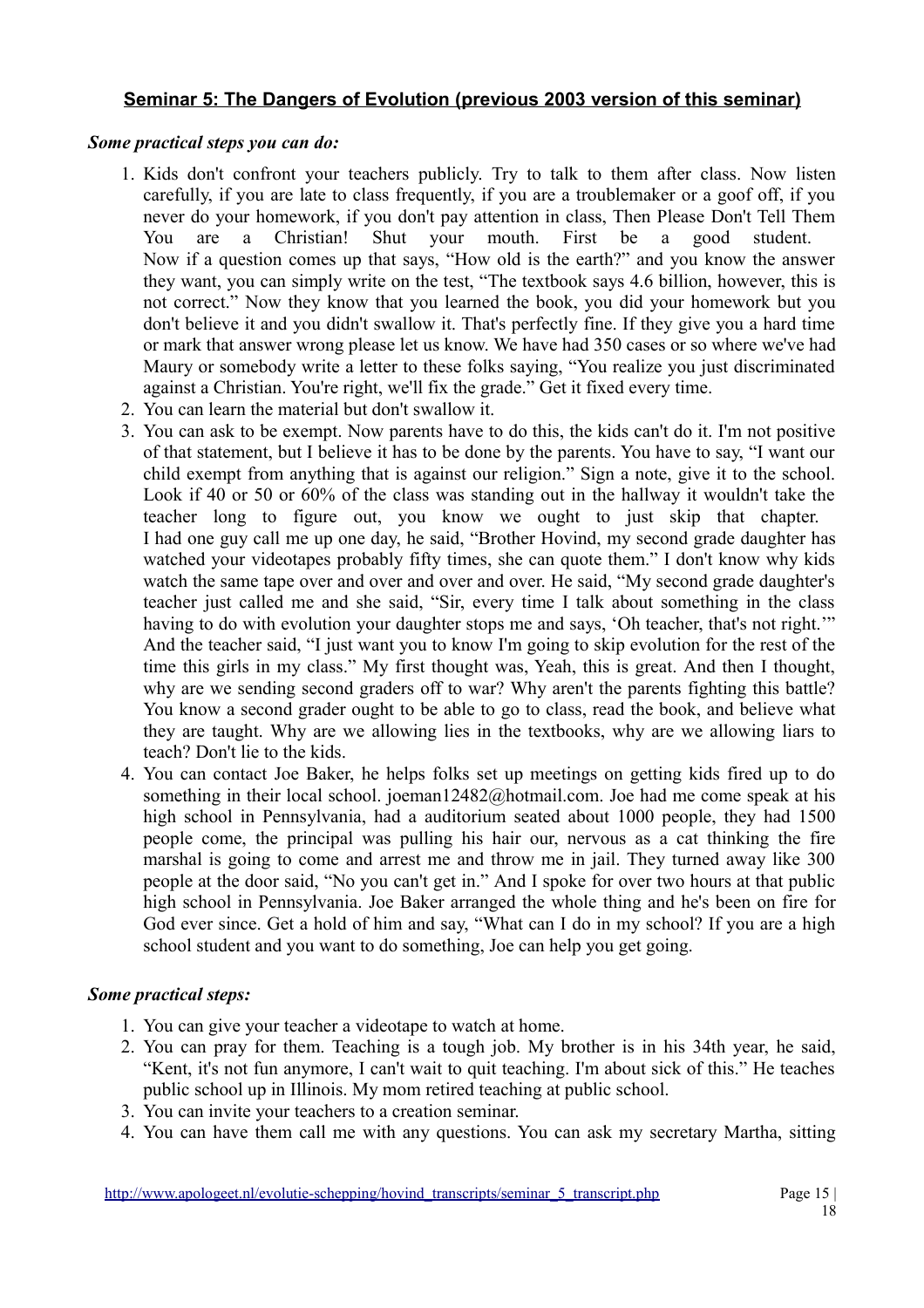right there, I answer questions all day long and half the night. I'll be glad to help.

5. You can ask them to have a creation speaker come and speak at your school. I've got a list of about 8 pages of other people that speak on creation. We'll be glad to get somebody to you as quick as we can.

# *Some practical steps to change your schools:*

- 1. Some of you could run for school board.
- 2. Influence the textbook selection committee.
- 3. You could pass or enforce laws for textbooks to be accurate. The Bible says, "The fear of man bringeth a snare." Proverbs 29:25 And we've got a bunch of Christians that are scared to do anything for fear that people might not like them. Duh, we are supposed to be Christians you know. They didn't like the disciples very well or Jesus himself did they? Our job is to do what's right, leave the results up to Him.
- 4. Okay, you can try to convert the teachers or the students.
- 5. You can write letters to the editor. That's what got my whole ministry started, brother. Hugh and I were working together at a factory, an article came out in the newspaper that said, "Dinosaur bones are found from 80 million years ago." And I wrote my first ever letter to the editor. I had never written a letter to the editor before. I said, "These dinosaur bones were from the flood of Noah 4400 years ago." Man, you would have thought I shot the sacred cow. For the next 6 or 8 months here in Pensacola I got called every name you can imagine in the paper. And I wrote letters back and forth and other people wrote letters. Finally the University asked me to come do a debate and a couple churches asked me to come speak, and now it's 14 years later and I've got 30 people on my staff and got 20 calls a week, Martha?, asking me to come.. 55 calls. It's crazy, there's a war going on. Get in! Find something to do.
- 6. You could donate some Christian books to your public school library. We get calls and letters just about every week from somebody getting saved because they watched a video or read a book that they checked out of their public library. One of our videos. Donate some.
- 7. You could educate others to use creation as a means for evangelism.

# *Tactics used to keep creation out of public schools:*

- 1. Here's what the ACLU will do though. They will threaten a law suite if somebody tries to teach creation. Now they know they will loose, but it doesn't matter the fact that it will be a law suite will make it costly for the school. So the ACLU knowing they'll loose threatens to sue, and sometimes even sues, knowing the school will back down for fear of not having enough money to defend themselves. They are winning be default.
- 2. They claim teachers can only teach what is in state approved curriculum. That's a lie; the curriculum really starts when the classroom door closes. Every teacher knows that. And every teacher discusses things in their class that are not in the textbook. Come on, you can't teach otherwise.
- 3. They claim teachers cannot correct the curriculum. That's a lie, they do it all the time. I taught math and science for years and I was always making corrections in the math book.
- 4. They mislead people into thinking that evolution is a sacred part of science that is never to be questioned.
- 5. They use ridicule or peer pressure to silence those who oppose lies in textbooks.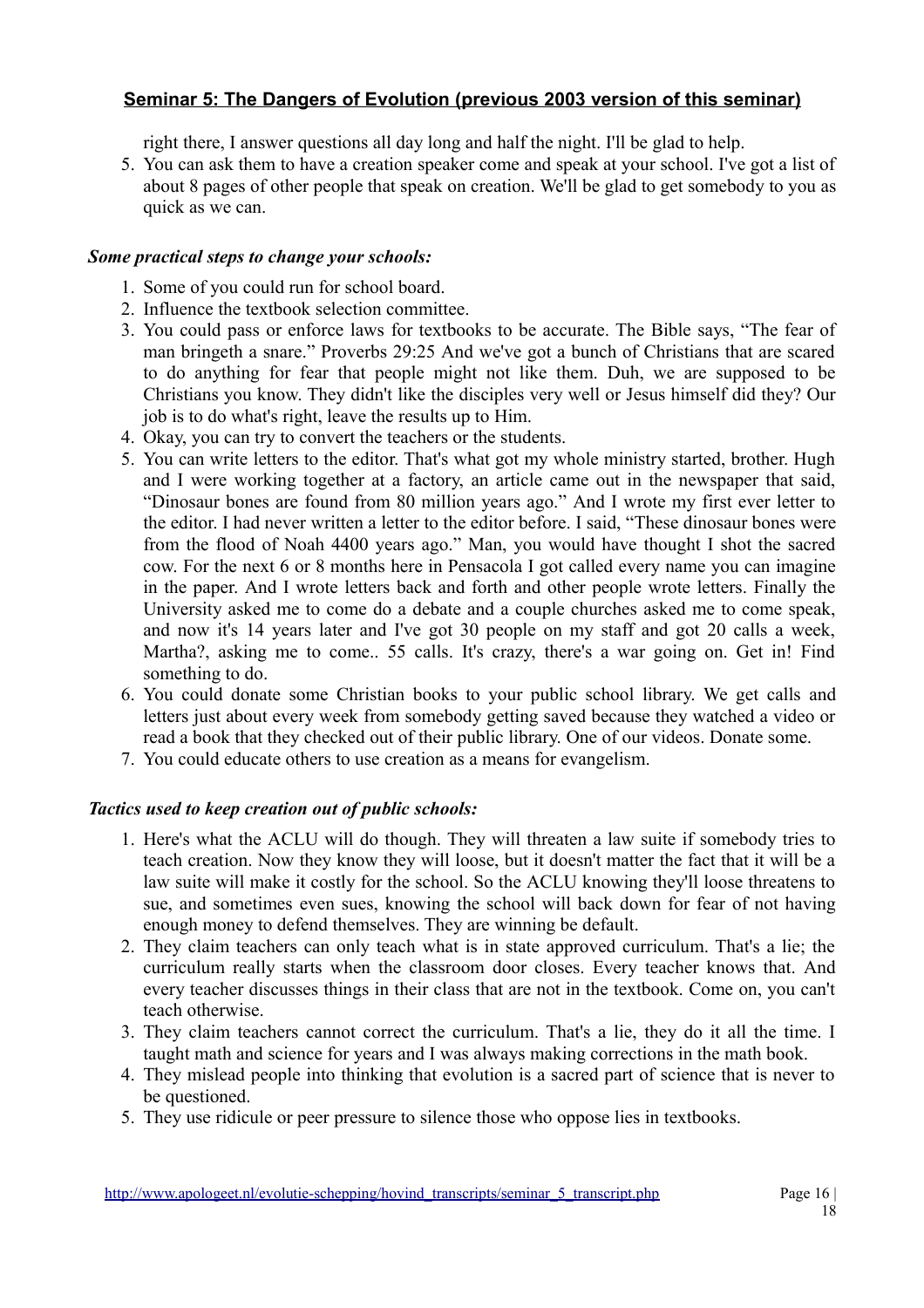Now, if you are going to do something, you be prepared for opposition from the enemy. Satan protects his evolution theory with a vengeance. This is the foundation for all sorts of things.

- Roger DeHart, science teacher at Burlington-Edison High School in Seattle, was told that he could not inform students of errors in the textbooks just simply by passing out current science journals. If there was a current science journal that said this is wrong, he couldn't tell his students because in the book it said it was right. Some of these lies have been proven wrong 100 years ago.
- Kevin Haley, biology teacher at Oregon Community College, lost his job simply for exposing errors in the textbooks.
- Baylor University, formerly a Christian University, fired William Dembski just because he advocated *intelligent design*. He said there must be a designer.
- Forrest Mims was a science writer for 20 years. He published in National Geographic, Science Digest, the American Journal of Physics, 60 magazines and newspapers. He was denied a job as writer for Scientific America simply because he was a creationist.
- Rod LaVake in Faribault, Minnesota was reassigned because he doubted Darwin's theory. They said, we don't want you teaching biology if you doubt Darwin's theory.
- Dan Clark in Lafayette, Indiana, he quit because he was reprimanded for teaching an evolutionary alternative. The superintendent Mr. Ed Elier told him not to introduce creation to his class. Well, Mr. Ed Elier, you need to get a different job. Our grass needs mowed every once and a while, come on down we may put you to work if you are a hard worker, okay. He said, I'm quitting; I'm not going to take this. There's all kinds of articles here.
- Dean Kenyon was a tenured professor in San Francisco at the University. He'd been teaching for years. He wrote books about evolution - how wonderful evolution was. He was the poster boy for the evolutionist. And then one day he got converted and they fired him, but he said, "Hey, I've got 20 years you can't fire me." They said, "Okay." They put him in as a lab assistant. You know washing test tubes. Had to go through a whole big law suite just to get his job back. Simply because he doubted Darwin's theory. So don't think it's going to be an easy road.

There are some things you can do. Cut the pages out. Get something done in your area. There are all kinds of practical steps - you can watch our video 4 for other stuff like that.

Why is this theory dangerous? It's dangerous because it's bad science backed up by lies. Number 2 - it brings forth bad fruit. All the effects of evolution that I know of are evil and wicked. We teach the kids they are an animal, we teach them there are no moral standards, there's no absolute - what do you expect? This theory has led directly to the rise of Communism, Humanism, Marxism, Nazism, Socialism, and the coming New World Order. We are going to cover more on that tomorrow night..The Dangers of this Evolution Theory. Folks, it's not just dumb - it's dangerous. You are going to be shocked to see how many people have died because of this theory. Why did we fight the Vietnam War? Why did we fight World War II? Why was World War I fought? Why are we fighting against Communism? How many people did Hitler kill? How many did Stalin kill? We will cover all that tomorrow night.

Acknowledgements: Made available on the Internet by *Michel Snoeck* (2003).